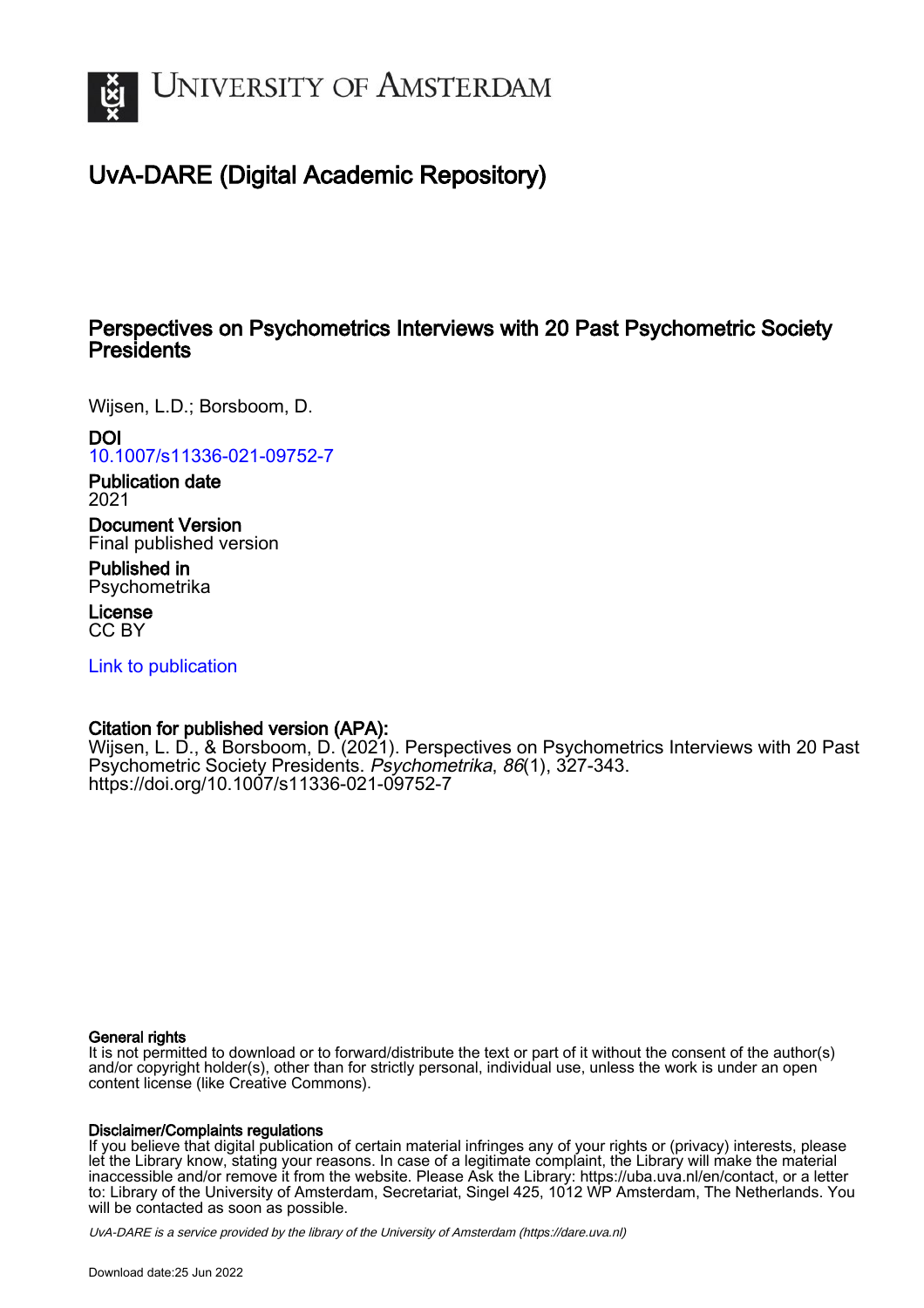

### PERSPECTIVES ON PSYCHOMETRICS INTERVIEWS WITH 20 PAST PSYCHOMETRIC SOCIETY PRESIDENTS

#### LISA D. WIJSEN<sub>ID</sub> AND DENNY BORSBOOM

#### UNIVERSITY OF AMSTERDAM

In this article, we present the findings of an oral history project on the past, present, and future of psychometrics, as obtained through structured interviews with twenty past Psychometric Society presidents. Perspectives on how psychometrics should be practiced vary strongly. Some presidents are psychologyoriented, whereas others have a more mathematical or statistical approach. The originally strong relationship between psychometrics and psychology has weakened, and contemporary psychometrics has become a diverse and multifaceted discipline. The presidents are confident psychometrics will continue to be relevant but believe psychometrics needs to become better at selling its strong points to relevant research areas. We recommend for psychometrics to cherish its plurality and make its goals and priorities explicit.

Key words: history of psychometrics, oral history, interviews, qualitative research, statistics.

In the history and sociology of science, the focus often lies on a chronology of important events, such as the making of significant discoveries and the emergence of scientific theories. When there is mention of the persona behind these discoveries, studies often stress the scientist's contributions. In the history of science, the emphasis thus often lies on specific contributions and written sources, such as research articles and dissertations. Examples of such studies on the history of psychometrics are Bennett and Von Davier [\(2017\)](#page-16-0), Jones and Thissen [\(2007\)](#page-17-0), Van der Heijden and Sijtsma [\(1996](#page-17-1)), and Wijsen et al., [\(2019\)](#page-17-2). However, scientists are not only tied to their discoveries or theories; they often entertain thoughts and visions about how science should operate, which cannot always be found in these written sources. Due to their close involvement in a specific research area, it is likely that researchers have relevant ideas about historical, current, and future developments. This article presents exactly those thoughts and visions of researchers, psychometricians in our case, about the historical, current, and future directions of their field. This article thus sheds light on the first-person narratives that most historical studies usually overlook.

This project was inspired by the research methodology of oral history. Oral history is a branch within historical research that focuses on collecting personal testimonies of people who have witnessed a particular period or event (Abrams, [2010;](#page-16-1) Thompson, [2017](#page-17-3)). Oral history studies move the focus from written archival sources to the memories of people and invite these people to share their memories in interviews. In the history of science specifically, oral history invites scientists to share their memories of doing research and shed light on dilemmas and choices they encounter in their daily jobs. Such projects are becoming increasingly popular. Particularly in the USA, many university libraries and research institutes now have access to large collections of interviews with scientists, predominantly from the physical sciences (Doel, [2003](#page-16-2)). Other examples of oral history projects in science are Wright and Ville [\(2017\)](#page-17-4) in economic history, Baer et al. [\(1991](#page-16-3)) in political science, and Smith and Rennie [\(2014\)](#page-17-5) in evidence-based medicine.

With this oral history project, our aim was to provide a detailed and nuanced account of the history of psychometrics by asking prominent psychometricians to share their knowledge and

**Supplementary Information** The online version contains supplementary material available at [https://doi.org/10.](https://doi.org/10.1007/s11336-021-09752-7) [1007/s11336-021-09752-7.](https://doi.org/10.1007/s11336-021-09752-7)

Correspondence should be made to Lisa D.Wijsen, Department of Psychological Methods, University of Amsterdam, Nieuwe Achtergracht 129-B, 1018, WS Amsterdam, The Netherlands. Email: L.D.Wijsen@uva.nl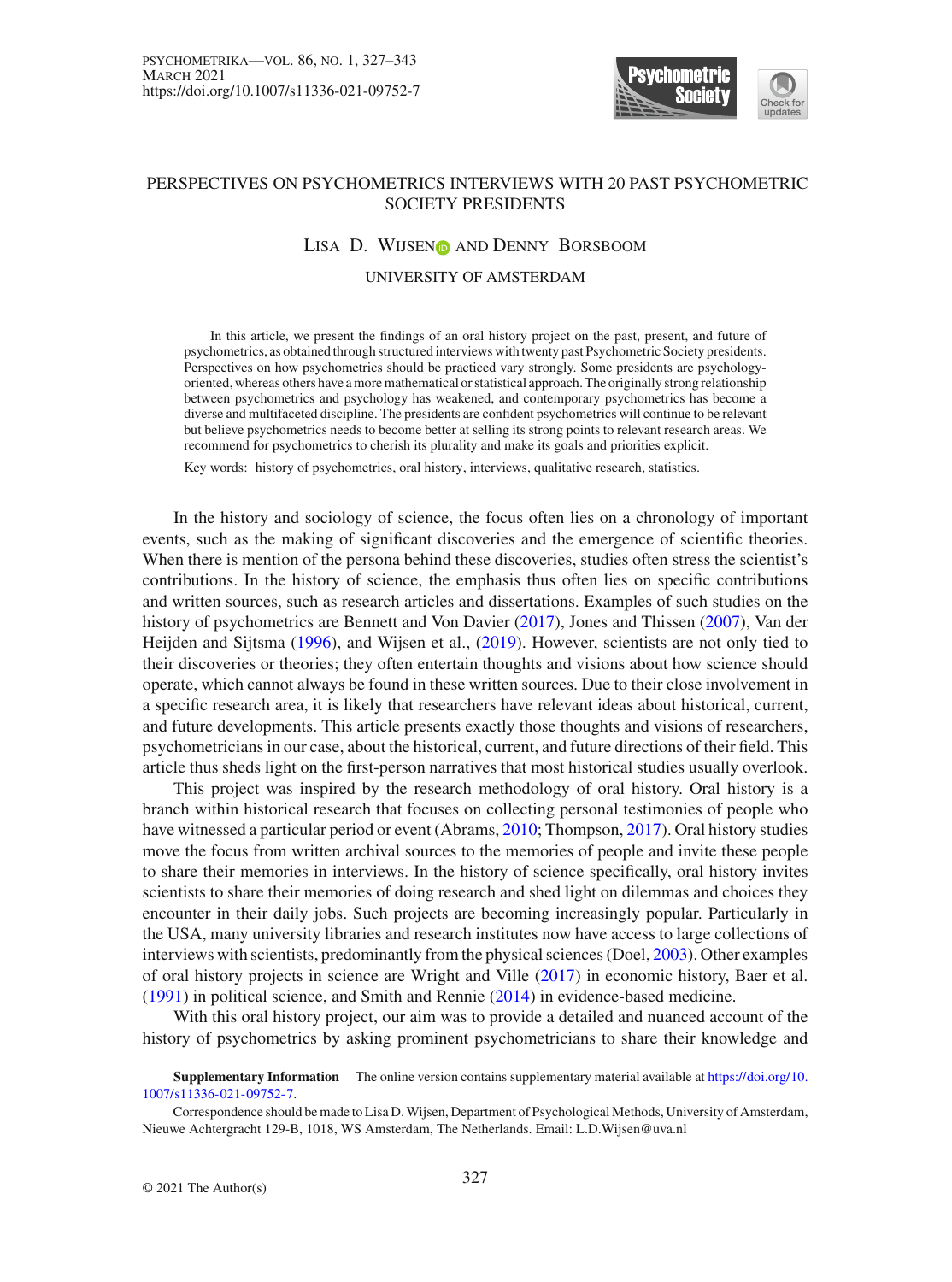memories of their personal career and the history of psychometrics. However, an oral history project also presents the opportunity to look at history that is actually in the making (Weiner, [1988\)](#page-17-6). Most of our interviewees are still active in psychometric research or practice, and those that are not are often still involved or at least interested in current developments in psychometrics. So, not only do the interviews gain access to knowledge of psychometrics' history that otherwise might have gotten lost, the interviews enabled us to find out how psychometricians perceive current and future developments in psychometrics. Our oral history project thus investigates both the history of the field and psychometricians' perspectives on current and future directions.

Groenen and Van der Ark [\(2006](#page-16-4)) describe the interviews they held with 12 prominent psychometricians with the purpose of investigating the current status of psychometrics. These interviews focused specifically on specific models and techniques that have either been influential historically speaking (such as Item Response Theory or Structural Equation Modeling) or interesting developments in contemporary or future psychometrics, such as data mining and Bayesian analysis. Though several of these developments are also mentioned by our interviewees in the interviews on several occasions, the focus of our analysis lies less on describing these concrete examples of models and research traditions, and more on the underlying motivations and reasons *why* psychometricians do research in a particular way. So, besides having a descriptive purpose, our paper also aims to analyze the given answers on a deeper level. For example, can we distinguish different types of approaches of doing psychometrics, and how do these approaches contradict each other? What are the different attitudes we find in relation to the future of the field, or with respect to other research areas? The qualitative analysis in this paper thus aims to uncover the different perspectives on psychometrics held by our interviewees.

One of the reasons it is particularly relevant to ask psychometricians to reflect on their own research domain is because psychometrics has a complicated position with regard to its close neighbors: psychology and statistics (Borsboom, [2006](#page-16-5); Groenen & Van der Ark, [2006;](#page-16-4) Sijtsma, [2006\)](#page-17-7). Psychometrics' origins may be nested in psychology, but its current course diverges in many directions (one of them being statistics), and this results in a multitude of approaches and perspectives on what psychometrics should offer. Should psychometricians affiliate more with the psychologists and work on building psychological theory and explaining human behavior, or should they focus on designing statistical methods that are valuable to export to other fields as well? And what do they believe will happen to psychometrics in the following decades? Do psychometricians expect psychometrics to remain a successful research area in the future, or are there challenges ahead which psychometrics first needs to overcome?

In this project, we invited psychometricians to share their perspectives on such questions regarding the past, present, and future of psychometrics. The interviews provided a wealth of historical knowledge and interesting ideas that we cannot all incorporate in this article. For the sake of openness of data and preserving the richness of the interviews, we decided to compile the revised transcripts in a book (OMITTED FOR REVIEW, forthcoming) so that the entire interviews will be accessible to people who are interested in reading the stories of our presidents. This article though is a more in-depth qualitative analysis of these interviews and addresses several of the topics, themes, and dilemmas that are important to the presidents and the authors. Ultimately, we show how diversely psychometricians perceive their own field, and that psychometrics is not restricted to one approach only. In the discussion, we elaborate on how the interviews inspire a range of historical and philosophical questions for further research.

#### 1. Methods

We invited 36 presidents of the Psychometric Society to participate as respondents in our project. The rationale for this choice lies in the fact that presidents of the Psychometric Society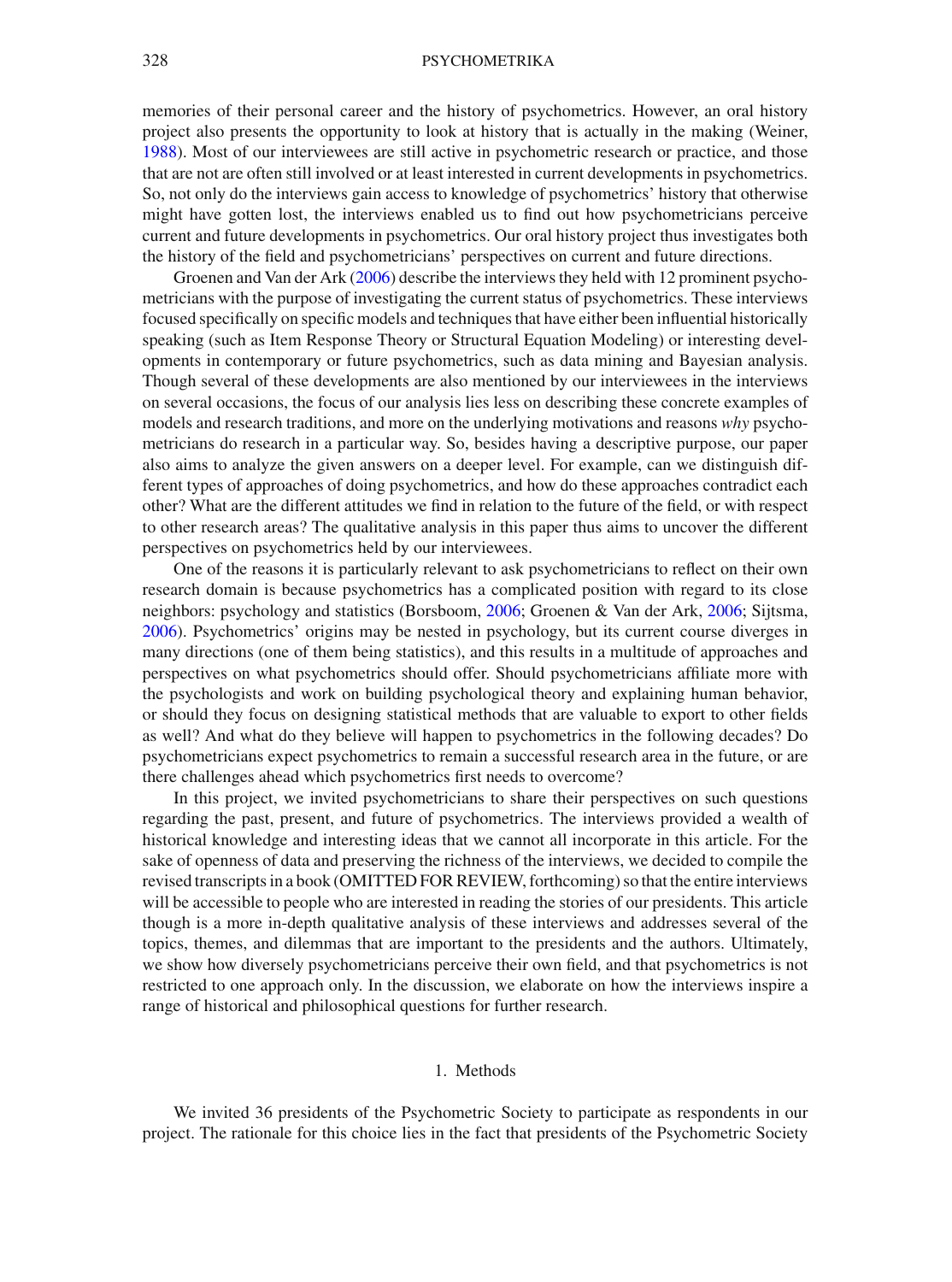are key figures in psychometric research and are democratically chosen by the psychometric community; their reflections on psychometrics are therefore intrinsically interesting and worth preserving. We approached the presidents through a personal invitation, in which we asked the presidents to contribute to an oral history project about the history of psychometrics. Twenty-one presidents accepted our invitation; one president eventually canceled the appointment. A small possible source of selection bias is that our location, the Netherlands, and our attendance at the IMPS meeting in Asheville, North Carolina, made it relatively easy to interview people who reside in the Netherlands or who attended this conference. We also see that the older presidents were more inclined not to accept or respond to our invitation. Reasons for declining our interview were geographic location, old age, or not considering it an important cause. Some presidents did not respond to our invitation. The 20 interviewees who accepted our invitation were president of the Psychometric Society for a period of 1 year sometime between 1982 and 2013.

All interviews were held in person, either at people's homes, their work offices, in a public space, or at the International Meeting of the Psychometric Society (IMPS) in 2016 in Asheville, North Carolina. The interviews took place between April 2016 and October 2017. The interviews took between 45 min and one hour and were videotaped. The interviewee signed an informed consent in which he or she consented to use the material for this research project.

The questions of the interview were built around four topics: the respondents' professional career, their views on the relationship between psychometrics and other scientific disciplines, the history of psychometrics, and future directions of psychometrics. The questions were organized in a semi-structured interview format, which served as a general guideline. A subset of questions was posed to all candidates, but each interview allowed enough space and time to discuss topics that were interviewee-specific. The questions for the interview were sent to the interviewee beforehand if so requested.

The interviews were first transcribed in Inqscribe (Inquirium, [2013](#page-16-6)) and then roughly edited: The edited texts are as close as possible to the original transcriptions<sup>[1](#page-3-0)</sup> but modified into readable and accurate English. When we were not completely certain about the exact wording used by the interviewee, we contacted the president and asked for rectification. The quotes from the interviews in this article are selected from these modified versions. For the sake of accuracy, the quotes were not taken from the more thoroughly revised versions that will be included in the compilation. After editing, we performed a qualitative analysis of the interviews: We identified the most prevalent themes, partly based on the themes already provided by the questions, partly based on the input by the presidents, and collected sections from the transcriptions for each individual theme. A selection of themes and corresponding quotes we thought were most relevant is discussed in the results below.

#### 2. Themes

Improving our understanding of the history of psychometrics was the main reason for doing an oral history project. Before we continue with the presidents' perceptions, we will sketch a general (historical) framework that helps to contextualize the interviews.

Psychometrics originated at the end of the nineteenth century and early twentieth century, with the work of academics like Francis Galton, Karl Pearson, Charles Spearman, and Louis L. Thurstone. It has seen a number of shifts which closely resemble the four generations of test theory that Paul Holland (one of our interviewees) has conceptualized (Dorans, [2011\)](#page-16-7). Holland's delineation starts in the early twentieth century when test theory's first generation started with developments in classical test theory, reliability, and validity. The second generation, which started

<span id="page-3-0"></span> $1$ The modified transcriptions will become available in a separate publication (OMITTED FOR REVIEW, forthcoming); currently, transcriptions are available upon request.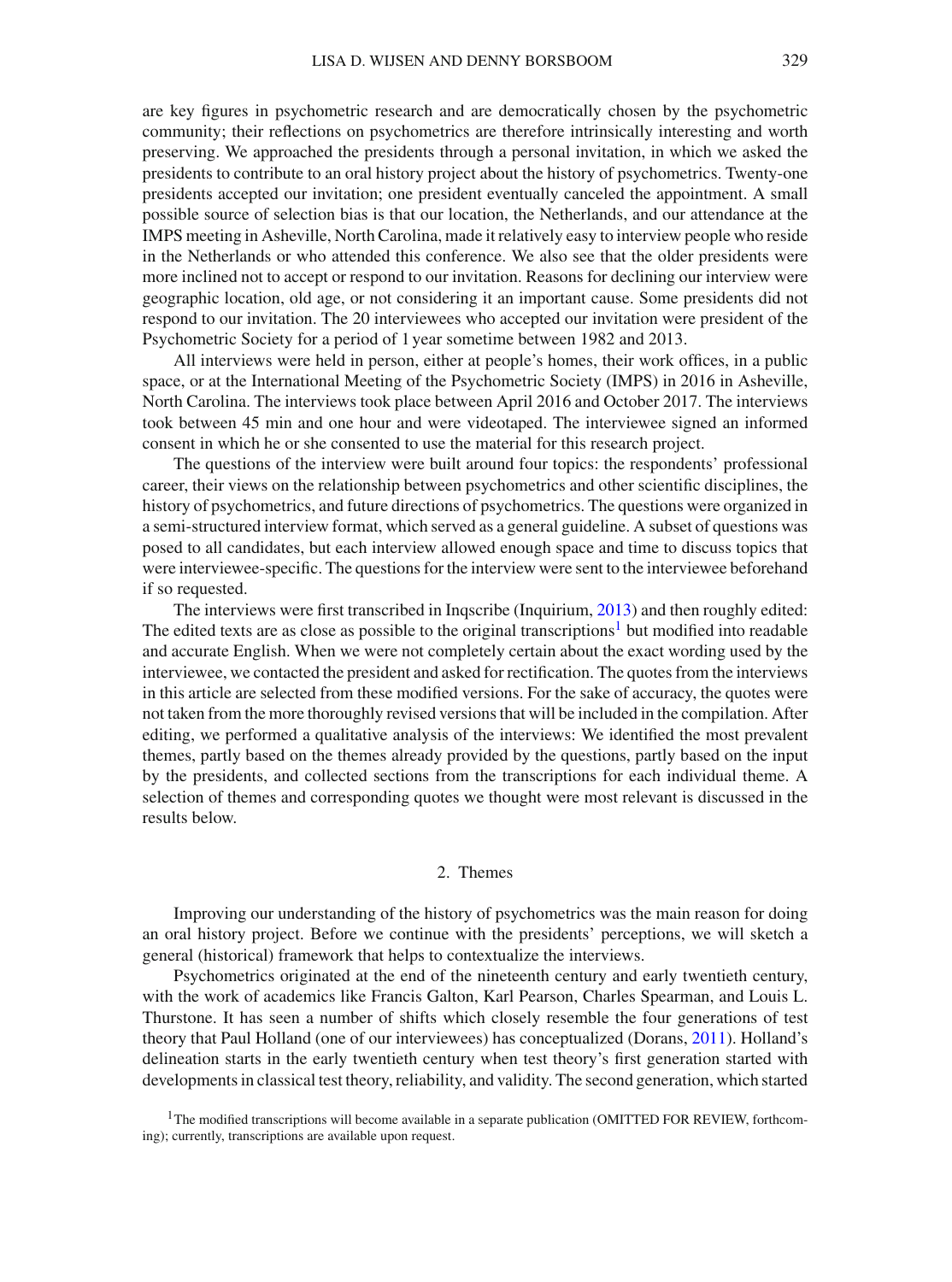in the 1940s and peaked in the 1970s, was concerned with the development of models for item-level data. The third generation, which started in the 1970s, focused on the statistical advancement of item-level models. The fourth generation attempts to bridge the gap between the psychometrician and the testing enterprise, by developing methods for differential item functioning or test equating.

When we transpose this delineation to psychometrics, we find that it lacks a clear role for factor analysis (a first-generation development and, as we will see later, considered crucial in the history of psychometrics) and structural equation modeling and multidimensional scaling as part of the second and third generation. Moreover, we consider the fourth generation to be broader than just bridging the gap between psychometrics and the testing enterprise: As we will see below, many fourth-generation psychometricians aim at finding connections with a variety of other sciences and enterprises, not just the testing industry.

Importantly, Holland argues that none of these generations have permanently ended: All generations—though some might have drastically shrunk over the years—are still active research domains, and *Psychometrika* still publishes research from these four domains. The most cited papers from the past two decades concern topics in structural equation modeling, reliability estimates, and advances on a variety of latent variable models (a mixture of topics from different generations). Articles on "Item Response". theory still make up a significant part of *Psychometrika's* content, and historically speaking, articles on the analysis of proximities have also been one of *Psychometrika's* pillars (Heiser et al., [2016](#page-16-8)). More recent directions are cognitive diagnosis, Bayesian methods for model estimation, and computer adaptive testing. What is interesting about this list is that topics like the replication crisis, questionable research practices, and the practice of educational measurement—exceptions granted—are usually not addressed in *Psychometrika*. *Psychometrika* mainly publishes in-depth theoretical and technical papers, not commentaries on research or testing practices. Psychometrics, as understood in this paper, is thus a highly technical, abstract, and model-based research domain.

#### *2.1. Key Moments in the History of Psychometrics*

In the interviews, we asked the presidents how they perceive the history of psychometrics, and especially what they believe were psychometrics' key moments and main achievements.

One of the questions we asked was what the presidents believe is the most significant work or the most important psychometrician in the history of psychometrics. The most common answer (given by eight interviewees) was that this must be Lord & Novick's *Statistical Theories of Mental Test Scores* [\(1968\)](#page-17-8). *Statistical Theories of Mental Test Scores* came out at ETS (Bennett & Von Davier, [2017](#page-16-0)) and was one of the first works in psychometrics to give a formal treatment of classical test theory (Traub, [1997](#page-17-9)). Its publication took place in the midst of the shift from classical test theory to modern test theory, possibly the quintessential paradigm shift in psychometrics. Though classical test theory was strictly speaking never falsified, the latter became dominant in most psychometric research. Lord  $\&$  Novick [\(1968](#page-17-8)) is one of the first comprehensive works to treat topics from both classical and modern test theories. Brian Junker praises it for having 'everything from factor analysis to IRT and other things that are relevant to standard measurement questions in psychometrics. […] there is a real effort to connect psychometrics to current thinking in statistics.' Ivo Molenaar praises it for being:

on the transition of the old classical correlation-based and classical test theory-based models, to the item response models and latent trait models. […] Fred Lord was the classical one, and Mel Novick brought in the logistic models, which was definitely a very important step for the psychometric community as a whole.

This strong consensus on the central importance of Lord & Novick's *Statistical Theories of Mental Test Scores* is remarkable and invites further research on the effect the work has had on the development of the field.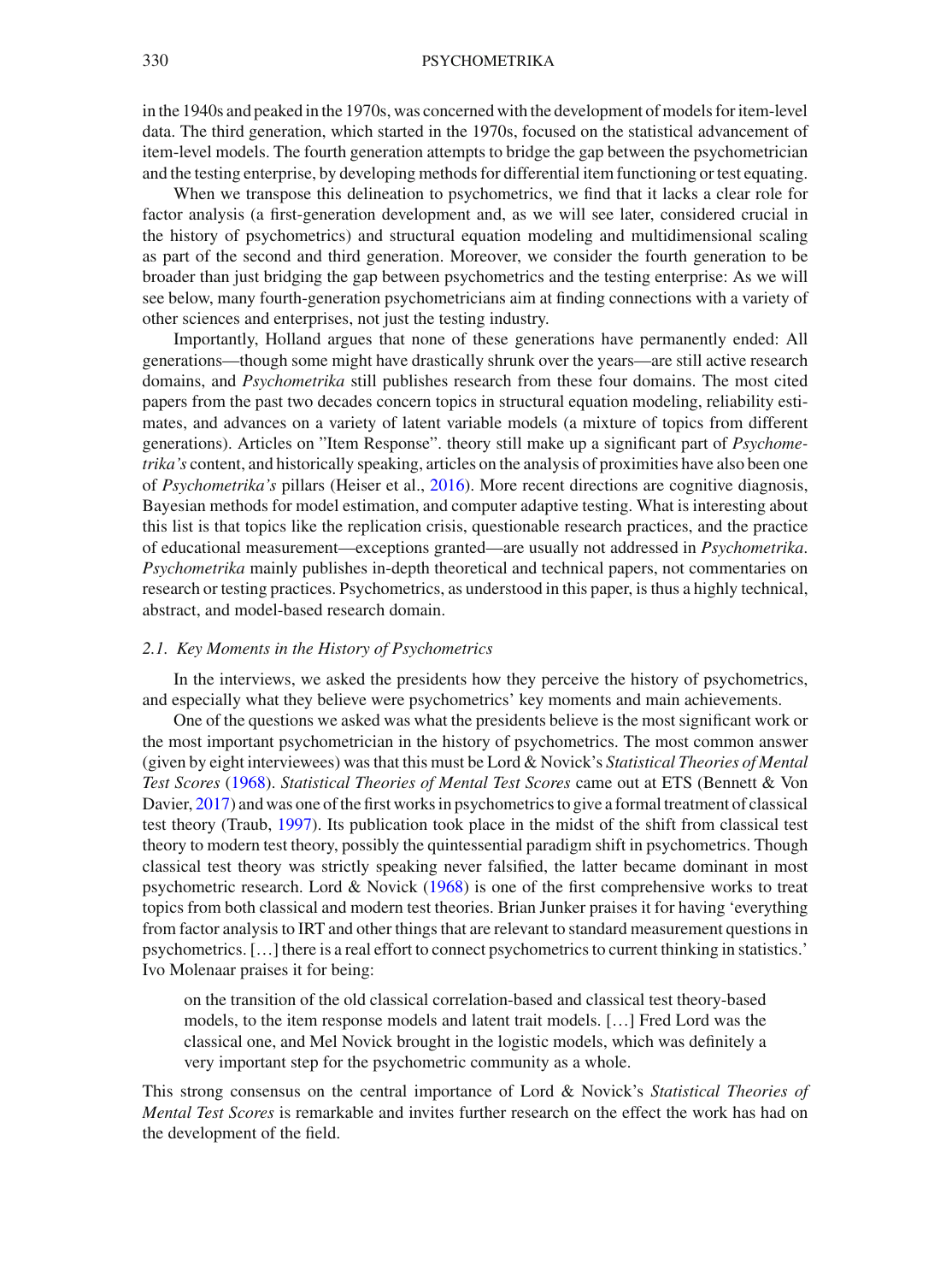Some presidents go further back in time to the early twentieth century and consider either Charles Spearman or Louis L. Thurstone, the founders of factor analysis, as the most important psychometrician in the history of psychometrics. Klaas Sijtsma regards Spearman as revolutionary:

He actually combined psychological problems he was struggling with, with the development of statistical tools that he needed to tackle those problems, and in a way, he is the founding father of classical test theory and factor analysis, which is not a small accomplishment; it is incredible.

Paul De Boeck states that, between Charles Spearman and Louis Thurstone, he prefers the latter. [Thurstone](#page-17-10) [\(1934](#page-17-10)) 'He [Louis Thurstone] was doing factor analysis, but not just to measure. His paper was called 'Vectors of Mind', so he wanted to explain the human mind. He both had an interest in measurement, and an interest in understanding how the mind functions.' Larry Hubert commends Thurstone for training and educating so many prominent psychometricians, like Paul Horst and Ledyard Tucker. And it was also Thurstone whom David Thissen admires most:

Thurstone made everything. Thurstone made the discipline; he came from nowhere, received degrees in things like engineering, and created quantitative psychology; he created scaling, he changed factor analysis into multiple factor analysis. He started the Psychometric Society.

Willem Heiser and Robert Mislevy consider Lee Cronbach as one of the most influential psychometricians in history. According to Heiser, Cronbach's paper on the reliability coefficient is one of his most significant contributions (Cronbach, [1951](#page-16-9)), due to its applicability to practical problems in research, not only in psychology but also in medical science or other fields where measurement plays a central role. Mislevy praises Cronbach for thinking critically about psychological measurement and the inferences or conclusions you can draw based on certain data, referring here to generalizability theory (Cronbach et al., [1972](#page-16-10)): 'he laid down some real mileposts, about how psychometrics is not just about measurement, it is about the quality and the nature of inferences that you're making.'

Some presidents do not mention specific people, but rather focus on a typical psychometric idea that was historically significant. For example, Peter Bentler mentions the theory of error as an essential scientific contribution by psychometrics:

Very influential was the idea of errors in measurement, which of course, had been around for a long time in astronomy – it is not like Spearman invented it - but Spearman thought about it in a way that made it relevant to psychological measurement.

Jos ten Berge agrees: 'The very simple fact that when you measure someone's intelligence twice, you don't get the same results, means that at least one of the two measurements cannot be correct, and that must be error.' Not only is the idea of the quantification of error in measurement an important scientific contribution of psychometrics, but it also marks the attitude of the psychologist or psychometrician as a researcher. Jos ten Berge argues the following:

It is a very interesting fact that psychologists have a routine of evaluating their measurements, for instance, by reliability and validity studies. It is a form of self-criticism that often isn't sufficiently appreciated. It is a very beautiful situation: a discipline that distrusts its own results.

The conceptualization of measurement error and its incorporation in psychometric models are thus seen as unique contributions of psychometrics to the sciences. Moreover, these contributions characterize how the psychometrician practices research: with a strong awareness of the imperfection of (psychological) measurement. Ten Berge's remark underscores that the characteristic view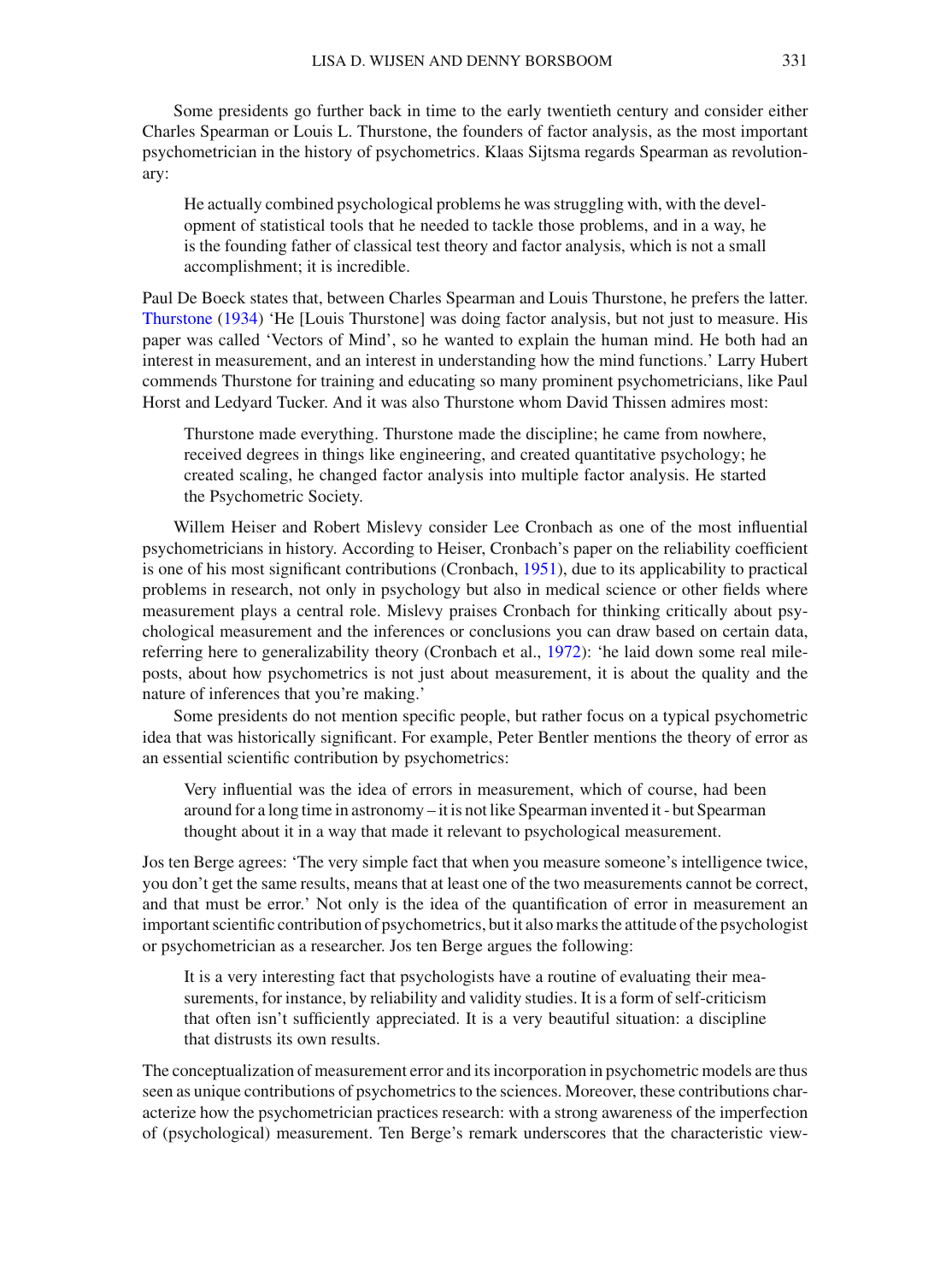point of the psychometrician involves the recognition and appreciation of the problems involving psychological and educational measurement.

#### <span id="page-6-0"></span>*2.2. The Dark Ages of Psychometrics*

According to several presidents, psychometrics' most important contribution to society is psychological and educational testing. Testing has pervaded several phases in people's lives, and psychometricians turned it into a standardized and reliable enterprise. However, measurement and testing do not only resonate in the ears of some of our respondents as something that is only positive and for a good reason. Despite the fact that the controversial part of the history of psychometrics was not an official interview topic, some presidents bring it up themselves, often torn between psychometrics' controversial history on the one hand and its important achievements on the other. When David Thissen states that it was indeed testing that put psychometrics on the map, twice, he states that this was 'for better or for worse.' Jacqueline Meulman says that she:

was amazed by how many bad things had happened in psychometrics, I was flabbergasted. On the other hand, I was intrigued by the mathematical background of the methods I was reading about [...]. Although I did realize that many of the great psychometricians didn't have very good political backgrounds, I was intrigued by the methods themselves [...].

The interviewees refer here to the controversial history of mental measurement, which was strongly intertwined with nineteenth and twentieth-century politics, and especially eugenics. Eugenics—a scientific and political movement that aimed to improve the genetic quality of the human population, which thrived late 19th and early twentieth century (Chitty, [2007](#page-16-11))—was a popular ideology among many psychometricians, among which Charles Spearman, Lewis Terman, and James McKeen Cattell. In these times, the measurement of intelligence was often misinterpreted and misused to attribute differences in intelligence test scores to genetics (Jackson & Weidman, [2004](#page-16-12); Richards, [2012\)](#page-17-11). Predominantly during the late nineteenth century and early twentieth century (though not exclusively so), differences in scores on intelligence tests served as 'scientific' proof for the claim that some groups (Afro-Americans, women, people of lower classes) were less intelligent and thus less worthy than upper-class white males. And though the Psychometric Society did not have an explicit eugenic ideology (or any political motivation for that matter), at least one president entertained similar ideas. Henry Garrett, president in 1943, supported the idea of hereditary racial differences in intelligence and racial segregation (Winston, [1998](#page-17-12)). The history of psychometrics is thus not a sequence of one groundbreaking scientific achievement after the other, nor were all psychometricians always distrusting of their results.

Other presidents also refer to the adverse effects of psychometric research. Bill Stout states that when done well, psychometrics can be very important, but psychometricians have also sometimes 'oversimplified a very complicated subject.' Here, Stout refers to the Bell Curve controversy (Herrnstein & Murray, [1994](#page-16-13)), a more recent example of how differences in intelligence scores are used to justify differences between races and social groups. Larry Hubert is highly critical of psychometrics' past, and where other presidents see testing as a relatively positive contribution of psychometrics, Hubert is not so sure: '[...] I'm not sure if all in all the idea of measuring intelligence hasn't brought more ill stuff than it has brought good stuff. The whole politics of race and psychometrics is not a very happy one.' Though the dark ages of psychometrics were not an official interview topic, several presidents touch upon them on their own initiative, implying that these dark ages should not be overlooked in further historical research.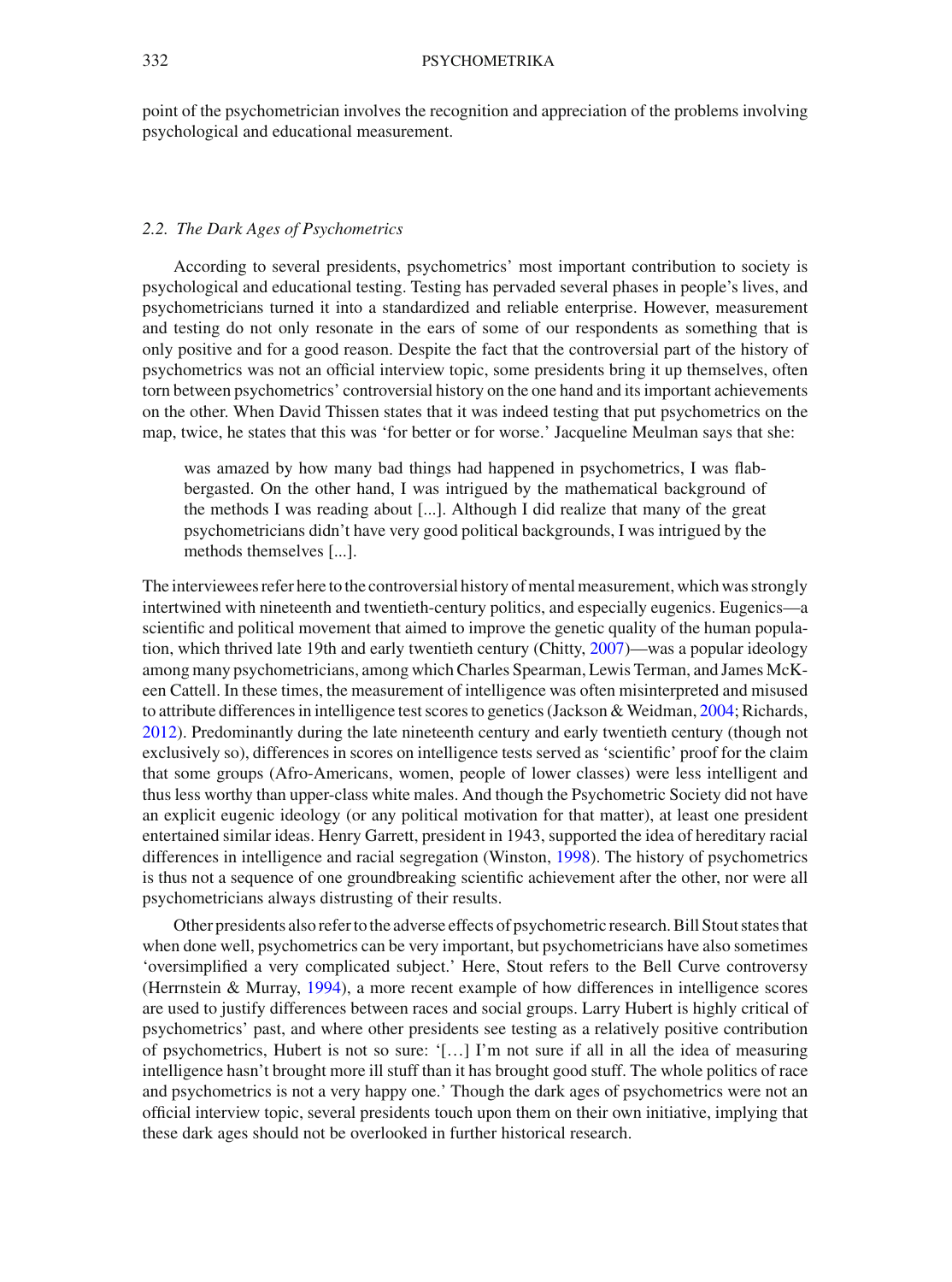#### *2.3. The Relationship Between Psychometrics, Psychology, and Statistics*

As we discussed in the introduction, what is intriguing about psychometrics is its position relative to other disciplines. Though psychometrics originated in psychology, it is now closely affiliated to statistics as well. In this section, we will discuss how the presidents perceive the relationship between psychometrics and two of its closest neighbors: psychology and statistics.

*2.3.1. Psychometrics, Psychology, and Educational Measurement* The relationship between psychometrics and psychology is hard to define, but the detachment between psychometrics and psychology (and also the detachment between psychometrics and educational measurement) rises to the surface in several interviews. What the psychometricians disagree on is whether this detachment is indeed an issue, and in case it is how psychometricians should act on it.

A particularly vivid illustration of the disconnected relationship between psychology and psychometrics is formed by the similarly detached attitude of some of the interviewees towards psychology. Some presidents express a certain ignorance of or lack of interest in what is going on in psychological research: They explicitly mention knowing little of psychology, or just not being interested in it. For example, statistician Bill Stout stresses the importance of statistics in psychological research but mentions not knowing enough what is going on in the field of psychology to see how psychometrics can contribute. Jacqueline Meulman expresses her discomfort with topics in psychology or educational measurement and states she feels more at home in biostatistics. Though appreciative of fellow psychometricians doing psychological research, their own interests lie somewhere else.

This indicates an important change with respect to the early twentieth century because it is hard to imagine a similar approach to psychology and psychometrics in the early days of psychometrics when psychometrics and psychology were still in a close relationship. The remarks of some of the presidents show that it is currently possible to be a successful psychometrician and a president of The Psychometric Society, without having either a background or an active interest in psychology. Being successful in psychometrics and being a president of the Psychometric Society, therefore, does not require a strong connection to psychology or educational measurement: Having strong ties with mathematics or biostatistics is equally relevant and appropriate. Modern psychometrics has thus evolved into a field that is no longer dedicated to psychology alone and can no longer be defined as psychology's statistical counterpart; instead, psychometrics has developed ties with different fields, which shows in the backgrounds and interests of the presidents of the Psychometric Society.

Several presidents argue that standardized testing or educational measurement is the most important contribution of psychometrics. However, some stress that psychometrics also has trouble reaching educational measurement: Similar to psychology, educational measurement is missing out on some of the newest psychometric methods. Susan Embretson explains that this is because 'testing is the hardest thing to change'; people in education are slow in adopting cognitive theory for item construction. According to Jacqueline Meulman, educational measurement is missing out on psychometrics because 'major testing institutes in the US don't use the work of psychometricians, and there are even institutes or agencies that do testing that use nothing that comes of out of the psychometric community.' However, the detachment might be less severe than with psychology: psychometricians like Wim van der Linden and Hua-Hua Chang also see many possibilities for psychometrics in educational measurement, especially for adaptive testing. According to Van der Linden and Chang, there is high demand for adaptive methods and they see this continuing in the future.

There are a number of possible explanations for the growing distance between psychology and psychometrics. David Thissen explains that, before the 1950s, a psychologist was also trained in psychometrics, but for the sake of the grant system, psychology departments are divided into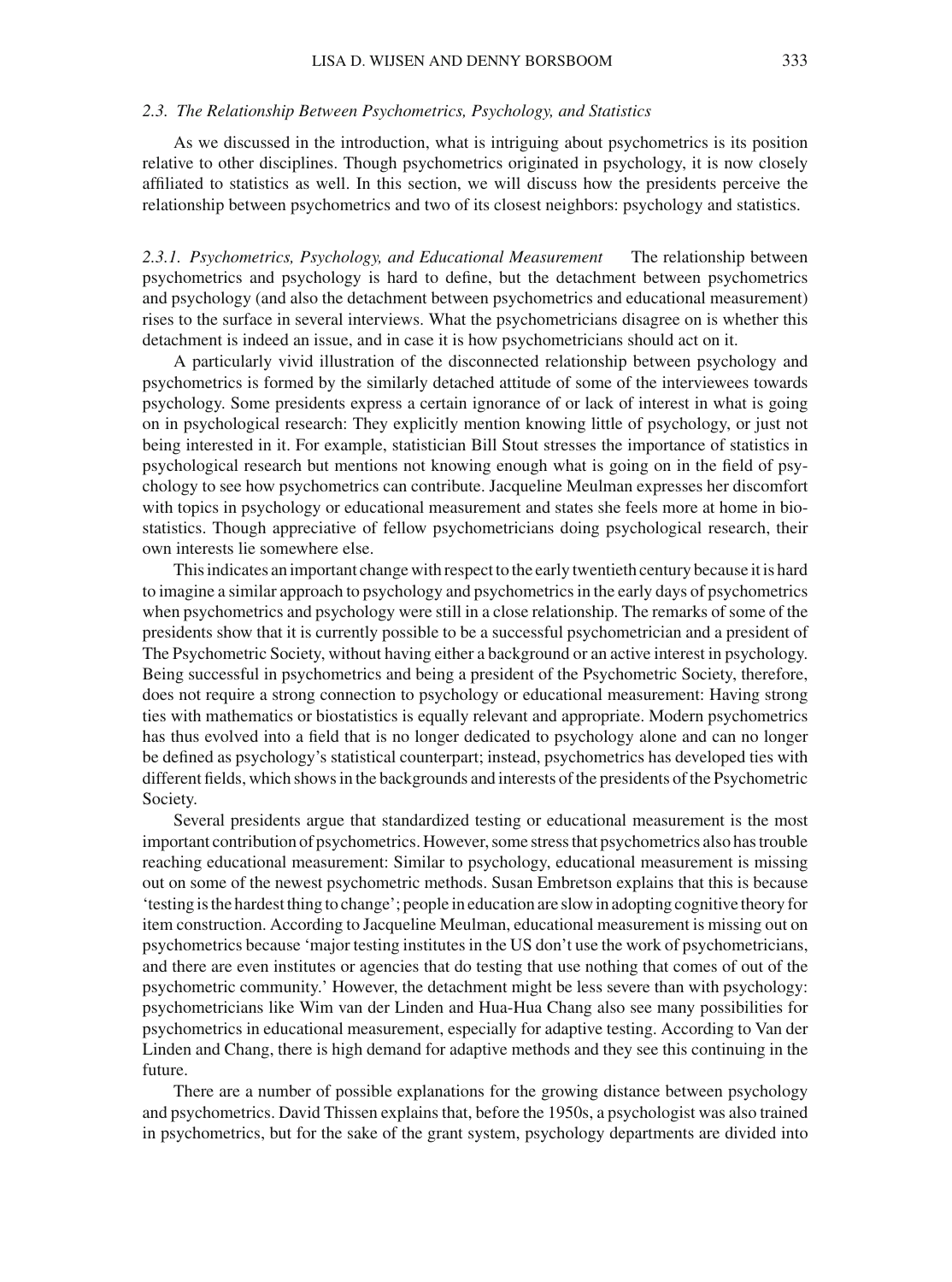subfields. 'It is now almost inconceivable to get to this state of the art in more than on one of these subareas, in one brain. You can never know enough.' In other words, one becomes a social psychologist, a developmental psychologist, or a psychometrician, and there is very little mingling between the three professions. Related to this, Jan de Leeuw states that he also finds it the job of the psychologist, not of the psychometrician, to engage with building psychological theories. According to De Leeuw, the psychologist and the psychometrician simply have different job descriptions, which means that the work they are doing is fundamentally different.

A second explanation has to do with how psychometric research is communicated to external parties. Bengt Muthén, Larry Hubert, and Peter Bentler express their opinion that *Psychometrika* or other psychometric literature can sometimes be too narrow in terms of content, and perhaps also too technical and too theoretical for the psychologist or educational researcher to read and use. Consequently, *Psychometrika* has become out of reach for applied researchers without thorough psychometric or statistical training. Psychometrics might thus have become too much of a niche, and consequently, detached from psychology.

*2.3.2. Psychology first!* For several presidents, the growing distance between psychology and psychometrics is a reason to worry. Klaas Sijtsma states that he now encourages 'everybody to engage in theory building. So, to become a psychologist, rather than a psychometrician.' He pleads for a more unified psychology, where once again people are trained both as a psychometrician and psychologist. De Boeck also pleads against using psychometrics as purely a statistical toolkit. 'I think psychometrics is a way of thinking about substantive issues, and it's possible to come up with ideas, substantive ideas, based on a certain way of understanding psychometric models.' According to these presidents, psychometrics is not just a toolbox of purely statistical, dataanalytic models, but a set of models and techniques that can inspire substantive thinking about psychological problems and thereby aid psychology theory building.

A reason why building psychological theory is no longer one of psychometrics' priorities is given by Susan Embretson:

There is a whole breed of psychometricians out there who seem to have less of a substantive background, and I do not think that's a good thing. I think they might be dealing with rather narrow statistical issues that are not really going to make a difference in the discipline […]. So, I really see a necessity to keep quantitative methods attached to a discipline so it can influence that discipline.

According to Embretson, psychometricians can sometimes be too involved with technical details, whereas they should pay more attention to what they can contribute to psychological research. As mentioned earlier, *Psychometrika* mostly publishes articles on narrow, statistical issues, rather than articles that are relevant and readable for the psychologist. Psychologists might, therefore, not be inclined to look for relevant literature there.

However, the reason for the detachment does not only lie in psychometrics' court. Several presidents mention the lack of interest of the psychologist in applying proper psychometrics.When we ask James Ramsay to identify the relationship between psychology and psychometricians, he answers:

I would say it is both distant and uneasy because the psychologist needs psychometricians badly, but quite frankly, once they have what they need, they do not want to hear anything else, so statistically speaking, it is a very conservative community.

It is hard to escape a sense of disappointment or frustration here. Psychometricians are not able to get their expertise across, whereas helping psychologists with their methodological problems is often considered part of the job description of the psychometrician. The psychometrician is supposedly the consultant who offers statistical or methodological advice, but psychometricians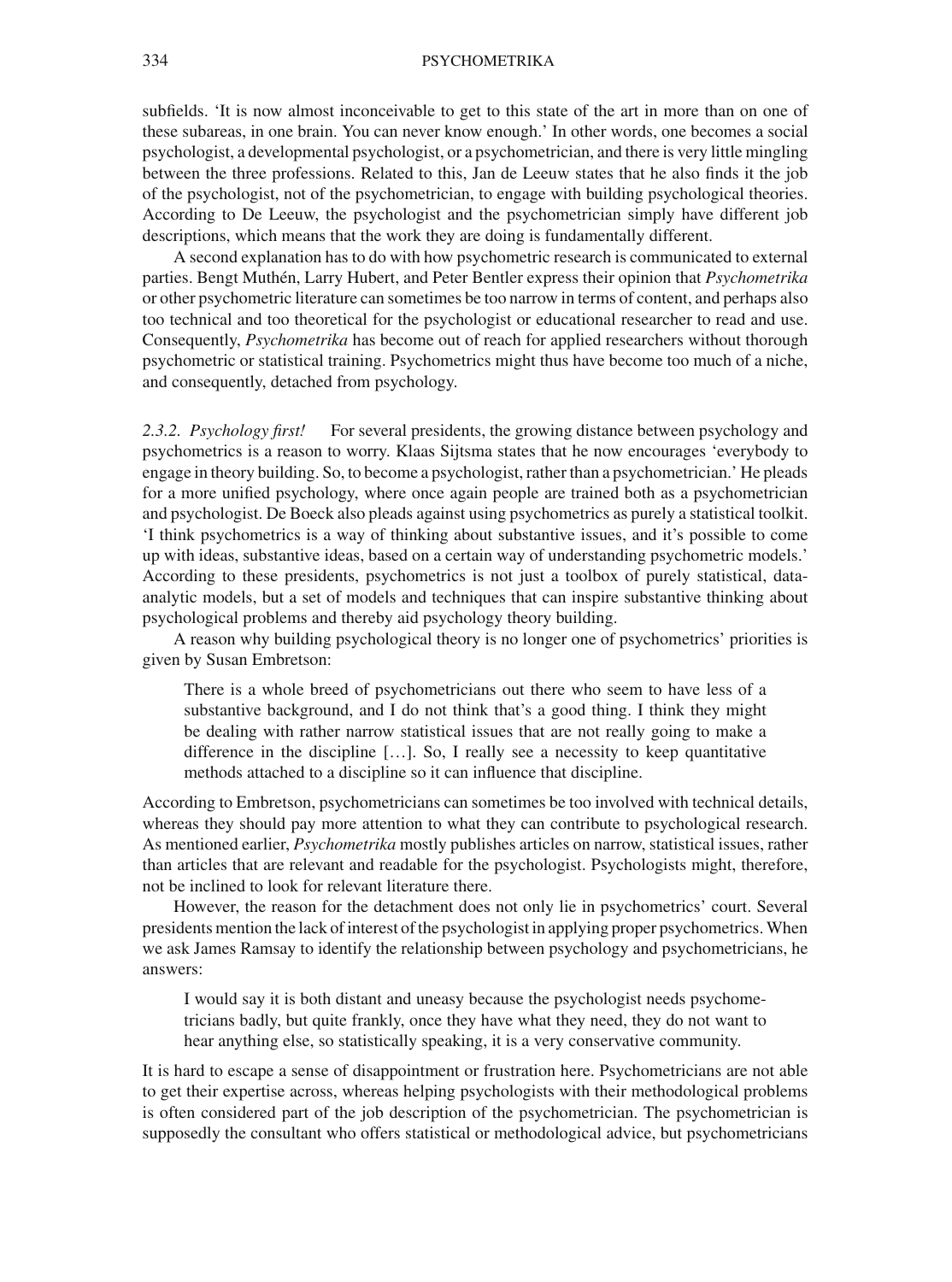can only do their job if the psychologist seeks the psychometrician's help when in need. In practice, this does not happen frequently enough, and that is a shame. Wim van der Linden states that psychometricians 'could be a major support to psychology, make their measurement rigorous, and then plan their experiments better, help them model. […] it could feed psychology.' Psychometrics could thus provide valuable input for the psychologist, which the psychologist is now missing out on.

The interviews show that the relationship between psychology and psychometrics is nothing short of complicated. What makes the psychology–psychometrics relationship even more challenging is that psychometrics is also strongly affiliated with statistics, the topic of the next section.

*2.3.3. Psychometrics and Statistics* After psychology, statistics is probably psychometrics' closest kinship, and the relationship between the two was frequently touched upon in the interviews. According to Brian Junker, the separation of psychometrics and psychology is not necessarily a reason to worry: 'In a certain sense, psychometrics is by definition tied to psychology, but the methods are really just the methods of latent variable modeling for individual differences, and that may or may not be tied to psychology.' According to Junker, psychometrics may have its origins in psychology, but this does not imply that psychology should be its only connection. Many presidents stress that it would be beneficial for psychometrics if it were to extend its influence to other fields. They believe psychometrics should make more effort to be taken seriously by other fields, like statistics, since it could make important contributions there as well.

Willem Heiser uses the metaphor of a river system to describe the relationship between statistics and other disciplines with a strong quantitative component:

A river system starts with small little rivers, and which is where I consider the various disciplines, like biology, psychology, economy, econometrics, chemistry. Those are the areas where people do quantitative things. Sometimes, they invent something for themselves which is useful for others, and then these techniques that are invented in a substantive area go down the stream to the big river. The big river is statistics, so to speak. That is where everything ends up.

According to Heiser, scientific disciplines with a quantitative focus each develop their own statistical methods, which at first are devoted to solving a specific substantive research question, but then get stripped from substantive interpretation. These models are subsequently free to move from the small river to the big river of statistics, which is filled with models developed in a wide variety of research areas. Not uncommonly, quantitative methods developed in one river find their way to other disciplines as well. An example of such a method in psychometrics would be factor analysis, which was originally developed to describe general intelligence, and has now found its way to other research areas both in and outside psychology (Young & Pearce, [2013](#page-17-13)).

The close connection between statistics and psychometrics becomes clear when we find that a number of presidents do not have a background in psychology, but in statistics or mathematics. Paul Holland articulates this close connection between the two: 'I think that psychometrics has a very strong statistical side, I keep thinking of psychometrics as being part of statistics, not so much "psycho". Even though the guys that invented the field all came from psychology.' Like Willem Heiser, Paul Holland stresses that methods developed in psychometrics are no longer restricted to psychological research alone and can be used by other disciplines. Taking Holland's perspective a bit further, we might say that psychometrics has lost its 'psycho'-affiliation throughout the years and became a type of modeling that is relevant for a variety of research domains (psychology, sociology, medical science, artificial intelligence) and can be gathered under the statistics umbrella.

Even though psychometrics and statistics have a close relationship, several presidents point out that psychometrics has a problem making that connection beneficial for both sides: There is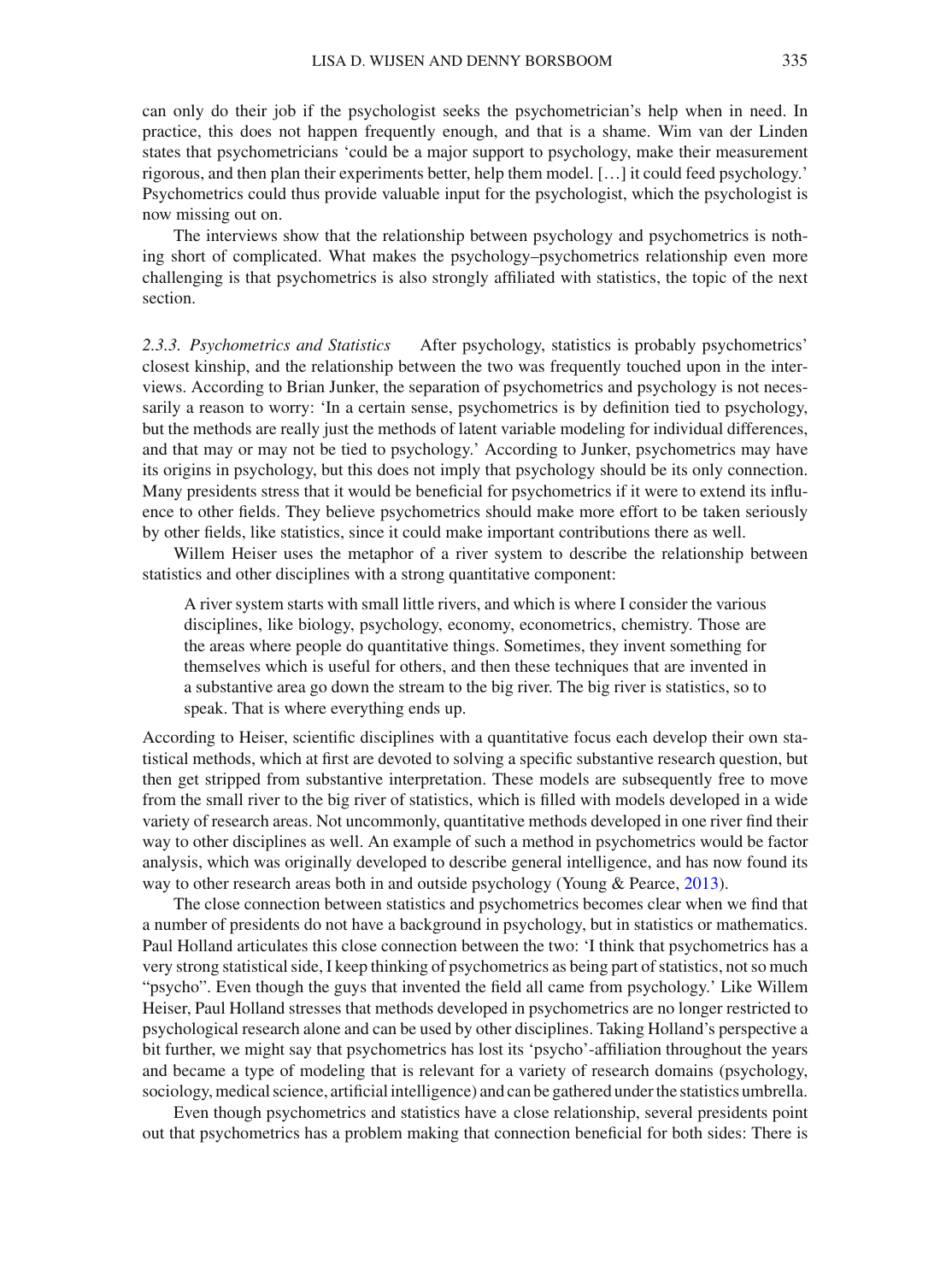plenty of proper, technically well thought out psychometric work that is useful for the statistician but is not recognized as such by other statisticians. Jan de Leeuw gives a reason why original psychometrics did not strike a chord with the statisticians: 'It was mostly because of the way the original factor analysts, who were psychologists, like Spearman and Cattell, presented [factor analysis] as some magical tool that could discover laws of nature by simple inductive data analysis.' Interestingly, the same magic-jargon is mentioned by Bengt Muthén, who says that 'statisticians think of that [factor analysis and structural equation modeling] as hocus pocus machinations.' Psychometricians magically pulling 'factors,' such as intelligence, out of the hat did not sit well with the statisticians, who were possibly less interested in making strong substantive claims about the identity of latent variables than the psychometricians and psychologists at the time.

Moreover, some interviewees point out that on a number of occasions, research that was being done under the name of statistics, had actually already been done before in psychometrics. But because psychometrics is too much of a niche field, researchers from other fields simply do not know it had already been done before. And this leads to frustration among some of the presidents since psychometrics could, in fact, contribute a lot to the field of statistics. According to Muthén:

[...] it is a strong tendency in statistical journals to refer to early statistical articles referring to the psychometric literature [instead of referring directly to the original psychometric literature] [...]. It seems psychometric publishing seems to be too separatedfrom general mainstream statistical modeling […].

Interestingly, the public relations issues of psychometrics seem to come up both with the psychology-oriented presidents and with the statistics-oriented presidents: Psychometricians are not able to reach out to either group and fail to receive acknowledgment for their work.

#### *2.4. The Identity of the Psychometrician: A Multitude of Approaches*

The sections above show there are multiple ways how the psychometricians perceive their own field, and that contemporary psychometrics consists of a variety of approaches, each with their own ideas and visions. Below, we distinguish between five approaches we have recognized in the interviews. Our intention here is not to categorize each respondent and define them as a specific type of researcher, but to show there are different ways in which psychometrics research can or should be practiced, each prioritizing different characteristics or elements of psychometric research. The types discussed below underscore the plurality of approaches in a field that, to the outside, might seem relatively uniform.

*2.4.1. The Psychologist* First of all, unsurprisingly perhaps, we identify the psychometricians who identify themselves as both a psychometrician and a psychologist. The psychology-oriented psychometrician uses psychometrics as a way to improve psychological understanding and always has a substantive interest. According to the psychology-oriented perspective, psychometric models do not only describe or summarize psychological data but can help in understanding or explaining the data as well. The division between the psychometrician and the psychologist then becomes rather fuzzy: Psychometricians who are driven by substantive questions take on a double identity (being both a psychometrician and a psychologist) rather than identifying themselves as solely a psychometrician. For reasons cited earlier, people like Klaas Sijtsma, Susan Embretson, and Paul De Boeck are psychometricians who have a psychology-oriented approach.

*2.4.2. The Consultant* Closely related to the psychology-oriented approach, but not entirely equivalent, is the consultant approach. The consultant aims to maintain a close relationship with psychologists and encourages collaborations, in which the psychologist comes up with a substantive research question, and the psychometrician offers methodological advice. The difference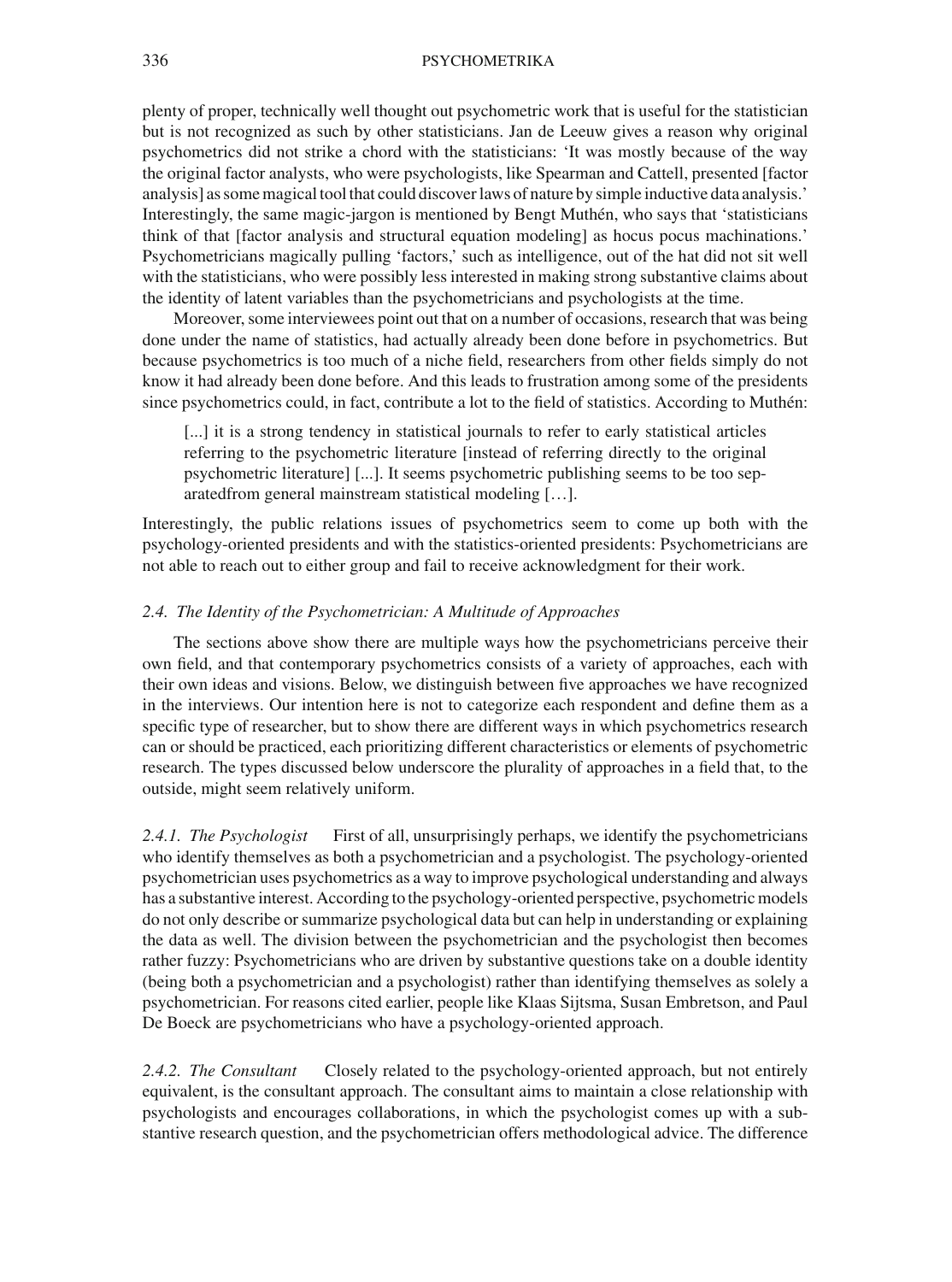between the psychologist approach and the consultant approach is that the psychometricians of the first kind have an intrinsic interest in psychological theory and uses psychometrics as a way to build psychological theories, whereas the psychometrician with a consultant approach prefers to aid psychologists in solving methodological and statistical problems and leave the actual theory building to the psychologist. Peter Bentler and Bengt Muthén, who often collaborated with psychologists or other applied researchers and helped them solve complex methodological problems, might recognize themselves as taking up such a role in their research.

*2.4.3. The Data Analyst* Third, we find that a number of presidents have more of a data analytic approach. These psychometricians view psychometrics as a toolbox that contains a set of models that are mostly of the latent variable type, which they consider applicable to a wide variety of data and disciplines. Though some of these models were perhaps originally designed for psychological measurement, in a data-analytic approach, these models are not necessarily used as substantive models and can be translated to several types of data for different types of purposes. The goals for the data analyst are usually not explaining the data or understanding the underlying mechanisms (which would be major motives for the psychology-oriented psychometrician) but rather to make predictions or summarize the data. Brian Junker, who, as quoted earlier, considers psychometric models to be translatable to all sorts of research problems. His view aligns with the data-analytic approach.

*2.4.4. The Engineer* A fourth type we encountered is the engineer. Engineers are people who are interested in 'making' technologically advanced artifacts, which then find a clear application in society. Examples of such artifacts in psychometrics are innovative types of tests, like computer adaptive tests or simulation assessments, but also software programs. These applications then find their way to testing agencies, educational measurement, or the scientific community. Through these artifacts, the engineer may try to explain human behavior or solve challenging technical problems, but this takes place through a real-world application, rather than doing foundational or theoretical work only. People like Hua-Hua Chang, Wim van der Linden, and Robert Mislevy are co-builders of such applications and share an engineering-approach.

*2.4.5. The Mathematician* Lastly, we distinguish the mathematician who gains most joy out of proving a mathematical theorem or solving a technical problem, without necessarily feeling the need to find an application or answering a substantive research question. The mathematician approach does therefore not require collaboration with psychologists or other applied researchers. For the mathematician, knowledge for the sake of knowledge (not for the sake of application) is sufficient. Moreover, the indisputable quality of mathematics—proving a theorem for once and for all—has an incredible appeal to some of the presidents. Jos ten Berge stresses that what he likes so much about psychometrics is 'the absolute certainty with which you can decide about what is true or isn't true. The mathematical part of it.' This sentiment is also shared with Jan de Leeuw, who finds psychology too 'debatable, or uncertain, or up in the air,' and who appreciates the beauty of mathematics.

*2.4.6. Two Dimensions of Psychometric Research* Naturally, a psychometrician does not necessarily fall under only one of the categories above: A combination of approaches is equally plausible. For example, someone who is a designer of technologically advanced tests—whom we might characterize as having an engineering approach—may also be interested in learning mechanisms in school children and thus have a substantive or psychological interest as well. For this reason, we summarize these categories in two dimensions, one ranging from 'psychology' to 'statistics,' the other ranging from 'theoretical' to 'applied.' Our respondents differ from each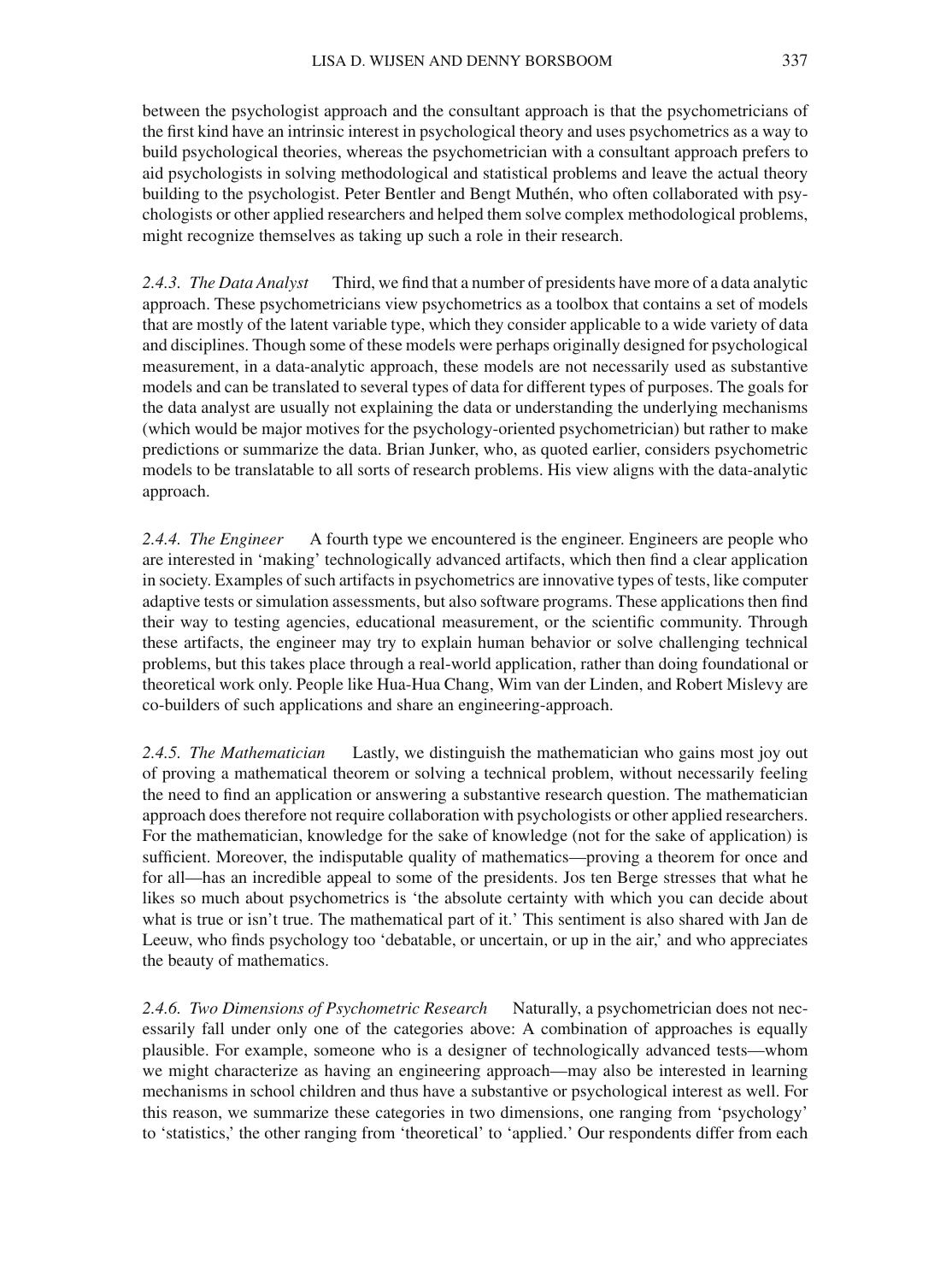other in whether their research is driven by psychological questions or technical statistical issues, and at the same time, they differ in how strongly they concern themselves with applied or theoretical topics. Someone with a mathematical approach is more on the theoretical and statistical side of both dimensions, whereas the psychometrician with a strong interest in psychology can be located in the psychology/theoretical corner (or more on the applied side, if this psychometrician has a strong focus on doing applied research). These dimensions thus describe core aspects of the multifaceted identity of psychometric research.

#### *2.5. The Future of Psychometrics*

The interviews provided an excellent opportunity to invite the presidents to take a look into the future of psychometrics and ponder on possible directions psychometrics might take. Some presidents think psychometrics will continue to remain relevant. Jos ten Berge stresses that since psychologists do not have the technical training that psychometricians have, there will always be a need for psychometricians. According to David Thissen: '[...] testing will continue to develop and continue to be a thing that is done for placement in education, in jobs. […] I think testing still has some decades, if not centuries in it.' Testing thus remains an important application of psychometrics. Analyzing test data well and making the right decisions based on test scores are still crucial in today's society and will most likely continue to remain crucial in the upcoming decades. Moreover, testing now transcends traditional paper–pencil formats, and new types of tests are continuously being developed. The expertise of the psychometrician is therefore crucial and relevant and will remain so in the future.

However, the future relevance of psychometrics does not seem guaranteed. A number of interviewees express a certain sense of uncertainty with regard to a fruitful future of psychometrics. Though the interviewees disagree on what they believe the future holds, several presidents agree that a prosperous future for psychometrics is not a given. Psychometricians will have to put in the effort to make themselves relevant.

Some presidents point out that psychometrics has a serious PR problem and has to work hard to be heard, whether it is by psychologists or by other possible collaborators, and many see challenges in selling psychometric research to relevant parties. In fact, Wim van der Linden considers the inability of psychometrics to market itself as psychometrics' biggest pitfall. He blames this inability on the slow development in psychometrics of making good user-friendly software, which would have paved the way for selling psychometric models at an earlier stage. Robert Mislevy states that 'it is easier to get people to recognize the value and the use of psychometric techniques if you do not call them psychometric techniques until you have worked with them for a couple of months at least!'. Even though the presidents think it is crucial that psychometric knowledge is not lost to the test of time, psychometrics will have to make up a plan to remain influential. Mislevy continues: 'there are very rapid advances today in technology, in psychology, in learning analytics, and the biggest challenge of psychometrics is not getting left in the dust.'

When asked about what the future holds for psychometrics, some respondents refer to the big data era, and how psychometrics could contribute to such new developments. Some say that the big data era provides an opportunity for psychometrics, and that again, we should not miss the boat. Ulf Böckenholt is full of optimism: 'We live in the age of big data, the age of self-quantification. I carry a Fitbit. It is the dream of the psychometrician!'. And, according to Paul Holland, 'The future of psychometrics is about the open-mindedness of all the different varieties of the ways that people collect data and try to draw conclusions and to make sense of it.' It is the age of big data, and human response data are anything but extinct. In fact, more and more different types of data, in need of thorough analysis, are coming our way. And, according to Hua-Hua Chang, psychometricians have relevant knowledge that other researchers do not: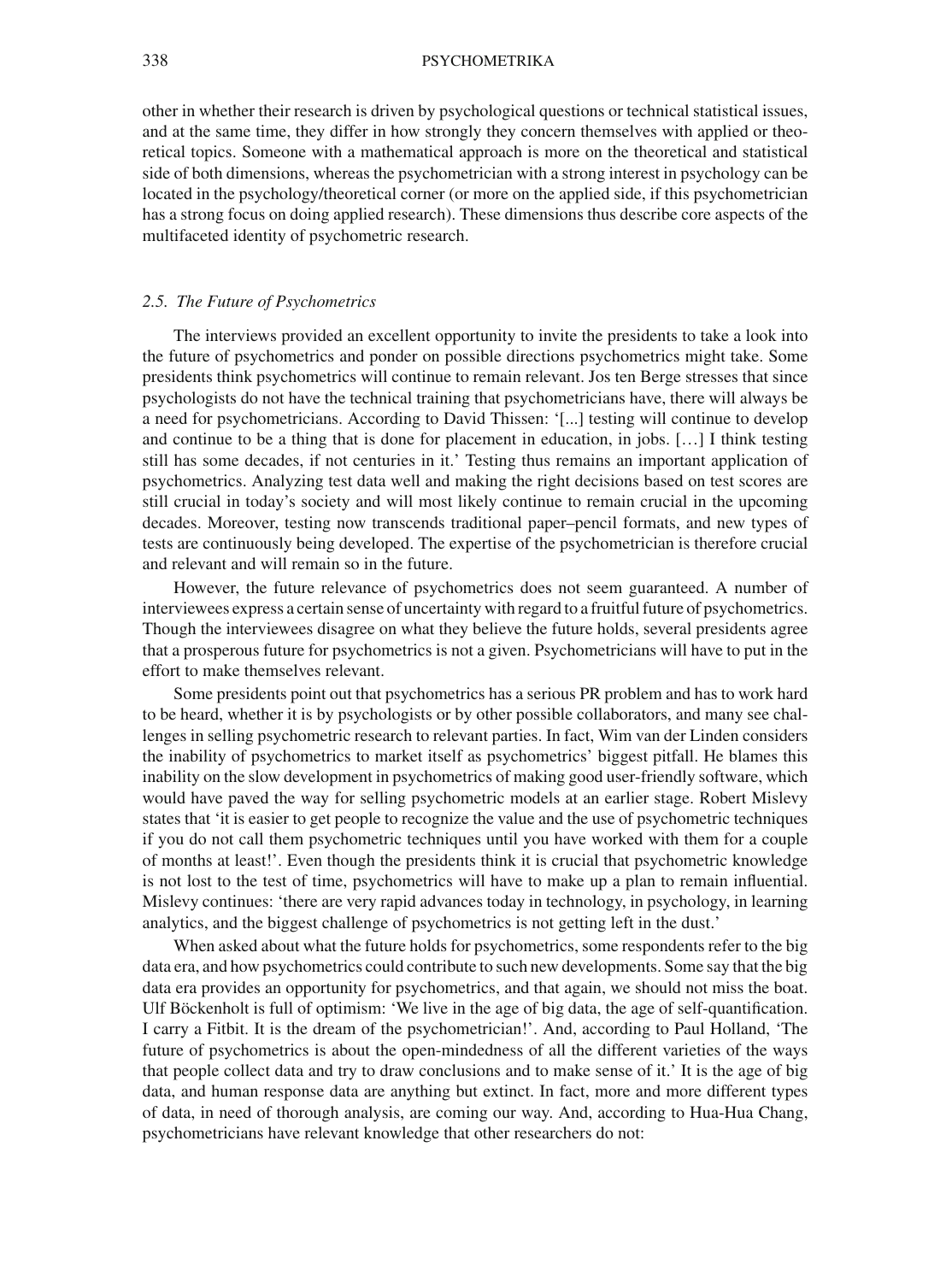Everyone is talking about big data, but what is big data? How is the data collected? I think our psychometricians should do a good job of making sure data is collected reliably. How was the data collection designed? Does it have high validity? [...] That will make psychometricians even more important.

Thus, big data need to be analyzed appropriately, and psychometricians have the tools to get involved, also when the nature of these data is significantly different from traditional testing data.

But even though the big data movement seems more than promising, Jacqueline Meulman warns for the hype. According to Meulman, both psychometricians and statisticians should be critical of this development. Instead, psychometricians should claim back their own field:

They should say, 'psychometrics is our area, and testing is from our origins, and we should claim it back.' I am amazed sometimes by things I see on the Internet, that major agencies that do testing have no clue what psychometrics is all about.

Meulman stresses that it is by no means her intention to ignore developments that are going on in data science, but that it is essential to be on guard with these modern trends, and also to remain influential where psychometrics has always been needed the most: the testing industry. Ivo Molenaar also warns for the rise of big data: 'I think that they [the psychometricians] have more computational possibilities now and have what they call big data [...]. I am getting old-fashioned, so I think maybe you should not collect that many data because it is only going to cause you problems.' Molenaar refers here to the danger of overfitting and the lack of critical thinking in a mostly computer-driven process.

The future of psychometrics is thus regarded with careful optimism. Several presidents believe that psychometrics will remain relevant for psychology and the testing industry. But, where some presidents stress the importance of opening up to contemporary scientific ideas, others explicitly warn for these new developments. Both sides are afraid psychometrics might remain too isolated and out of touch with the scientific playground.

#### *2.6. Recommendations*

Psychometrics might thus benefit from a change of course. But what change? It is challenging to extract a single recommendation from all twenty transcripts. What we can safely conclude is that contemporary psychometrics is essentially a pluralist research area, and it is this plurality that needs cherishing. This does not mean that we should just 'let things be pluralist' and each go our own ways, which is perhaps what is happening now. Instead, psychometrics needs to make explicit what a plurality of goals and approaches actually entails. What are the avenues that psychometrics aims to tread? What is psychometrics' mission, and what are its priorities? Where and how does psychometrics want to contribute? We would recommend the Psychometric Society and other psychometric institutes to list their priorities and make a resulting mission statement public. Based on the interviews, these priorities could include: (1) building psychological theory, (2) improving educational measurement in terms of fairness or reliability, (3) constructing and distributing user-friendly software for the analysis of behavioral data, and (4) developing new methods for data analysis. Not only does such a list of priorities make it easier to communicate to external parties what it is that psychometrics does and values (something that worries many of our presidents), it can also offer guidance on relevant topics for sessions at meetings and the publication of articles. With this recommendation, we have no intention of preventing researchers from pursuing a path that is not listed as a priority. However, a more active policy may provide some clarity and guidance for a field that, if current trends continue, with time will only become more and more fragmented and diverse.

A second recommendation has to do with psychometrics' relationship with its past and how its history also shapes contemporary psychometrics. Early psychometricians like Francis Galton,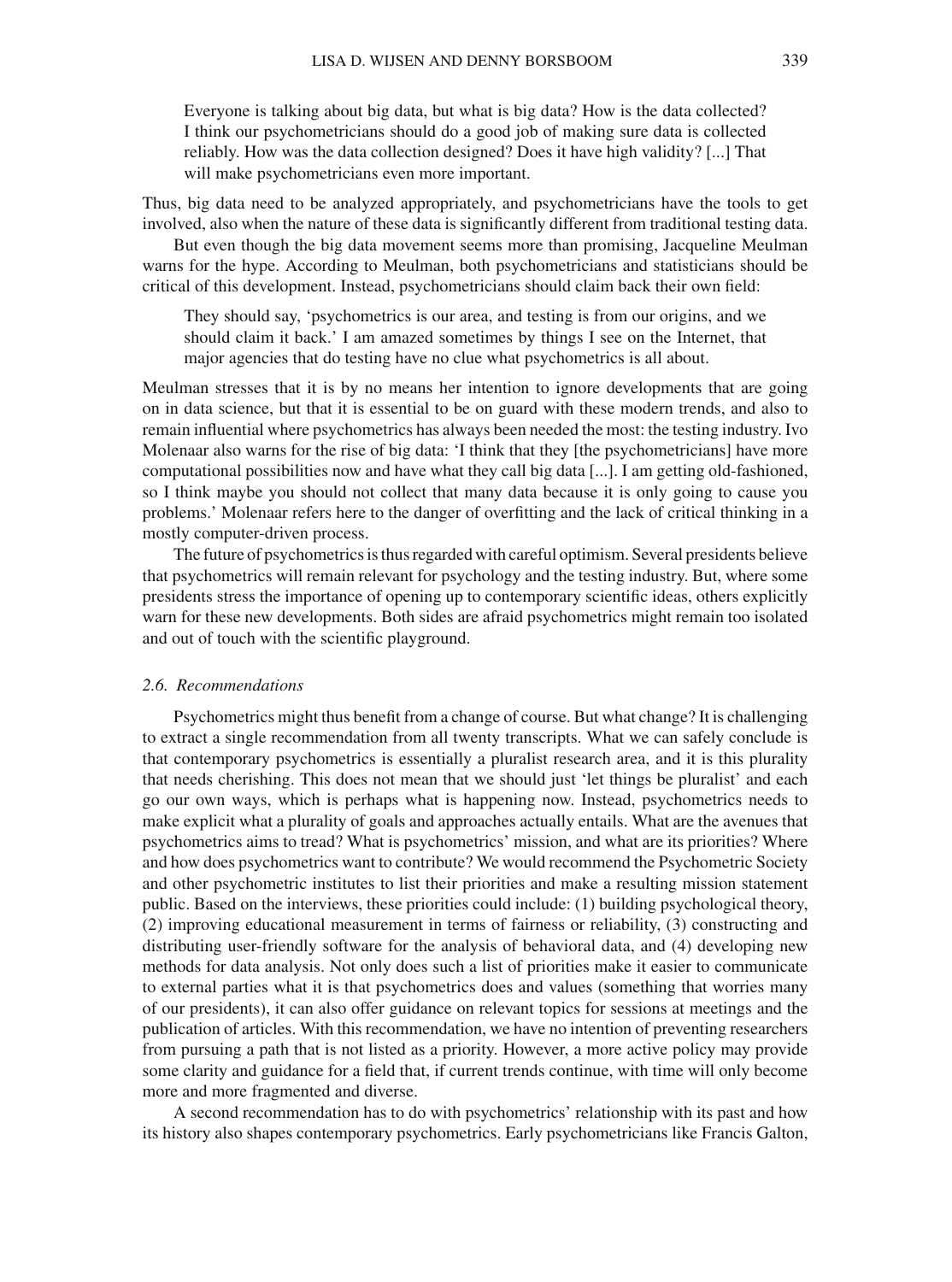Lewis Terman, and James McKeen Cattell were often devoted to a specific social ideal—often associated with the highly controversial ideas of eugenics—and they expressed these ideals in their academic work. It is interesting to see that contemporary psychometricians do not often engage in public debate—even when educational measurement is again part of a heated discussion—and *Psychometrika* rarely publishes articles about such themes. Perhaps, psychometrics' controversial history functions as a warning against a strong social involvement. Instead, contemporary psychometrics engages in highly technical work that, on the face of it, often seems to be detached from social reality. Psychometricians' shyness for public expression does not help in improving their visibility, and importantly, it might lead to outcomes that are completely undesirable to the psychometrician (e.g., the possible decline of reliable measurement in schools or the rise of irresponsible data analysis). Whatever the reason for psychometrics' current absence from public debate, we would recommend psychometricians to engage in matters that touch upon their expertise, not only as a way to increase their visibility, but more importantly, because they have expertise that matters.

#### 3. Conclusion and Discussion

First and foremost, the interviews testified to the fact that psychometrics is a multifaceted discipline, which creates tensions that are intrinsic to its organization: Psychometrics is structurally related to different fields, and our interviewees disagree on which of these affiliations should be leading. Clearly, modern-day psychometrics has evolved into a much more diverse, but also more fragmented field than it used to be in the early twentieth century when psychology was psychometrics' main focus area. Though most psychometricians agree psychometrics may have a successful future, they also express worries about psychometrics not being able to reach out to other relevant areas.

The diversity of the field, both in current practice and perspectives on future directions, raises the question of how this diversity originates. One explanation for the diversity in psychometric research is that the Psychometric Society itself does not conduct a clear policy of where psychometrics should be heading. More than anything else, it is expertise and intellectual contributions that help decide whether someone becomes president of the Psychometric Society. Having a particular vision about the future of the field is not a requirement for the presidency. And even if a president is determined to adopt a specific policy in order to promote a particular approach of psychometric research, one year of presidency is often too short a period to leave a lasting impression on the psychometric research climate. The Psychometric Society, therefore, does not have one clear direction apart from promoting psychometric research in general and thus leaves plenty of room for a variety of approaches.

The diversity and fragmentation of psychometrics are not intrinsically problematic: The field is now reaching beyond its traditional boundaries, resulting in a wide variety of psychometric research projects all over the world, and that can certainly be considered a positive development for the field. But while the research topics and the psychometricians themselves have become more diverse and have only increased in number over time, psychometrics is clearly having difficulty with connecting to both its home base, psychology, and other relevant fields. If psychologists, statisticians, or other applied researchers do not seek out psychometric expertise when in need, psychometrics is in danger of becoming a field that is only practiced within its ivory tower, isolated from other research fields or social applications. For psychometricians with a theoretical or mathematical approach, this may not seem very problematic, but most psychometricians wish to contribute to some area of application, and for them, a further detachment between psychometrics and other scientific disciplines is not a desirable prospect. In this regard, psychometricians will have to find ways to improve communication with researchers from other areas, and perhaps the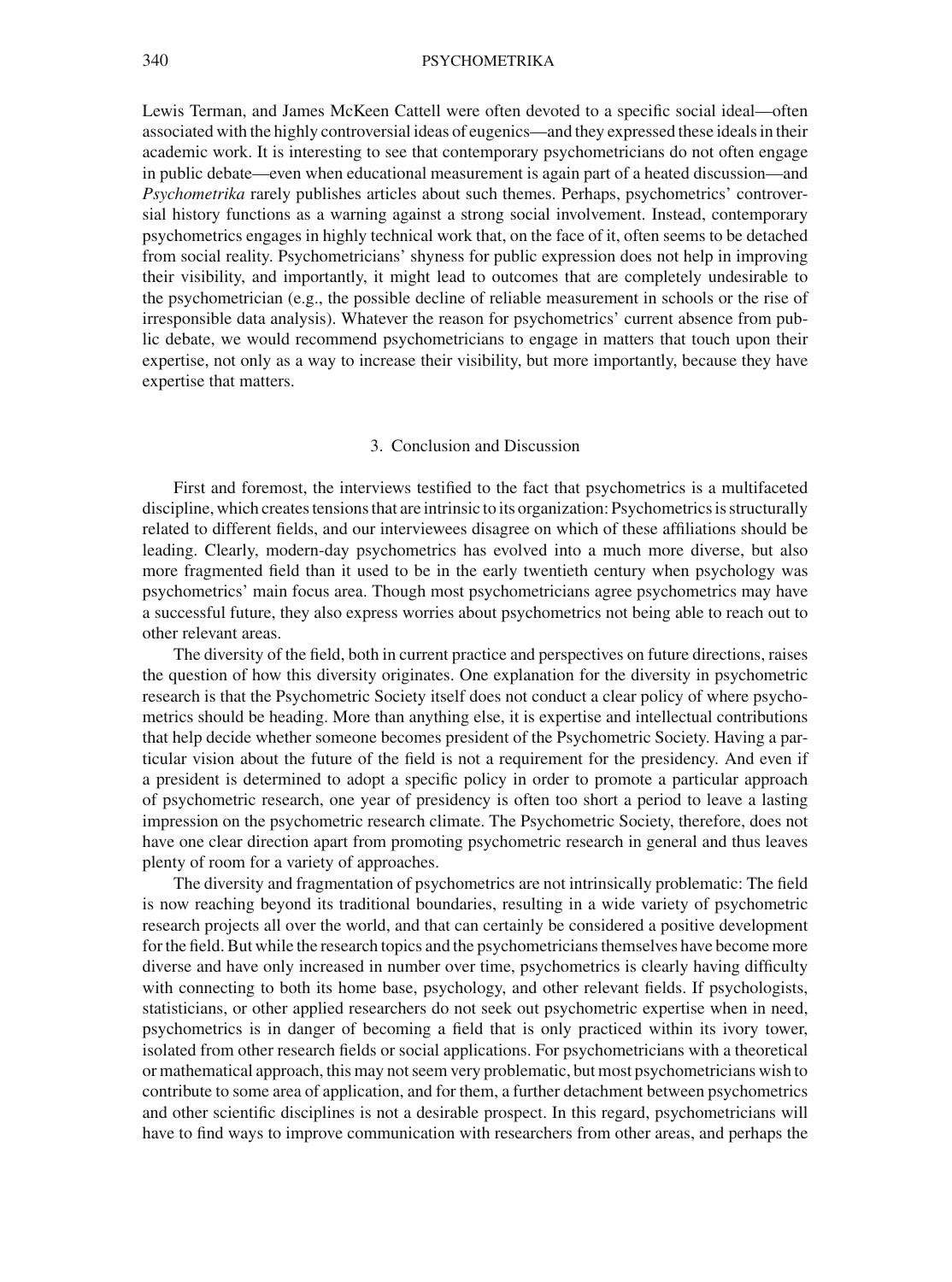Psychometric Society and other organizations can play a more explicit role here (for instance, by making psychometrics journals more accessible to applied researchers or inviting a diverse group of speakers to speak at conferences). As we discussed in the section on recommendations, we would encourage the Psychometric Society to embrace psychometrics' plurality and make explicit which goals psychometrics strives for, as to provide guidance in times of fragmentation. This is, of course, easier said than done, but for the sake of psychometrics' future, it might be of vital importance.

Though this study does not have philosophical aspirations, the interviews and our analysis generate several questions about psychometrics that might be relevant for future studies into the history and philosophy of psychometrics. Earlier, we briefly alluded to the shift from classical test theory to modern test theory, which took place in the 1960s and 1970s, which was accompanied by the publication of Lord  $& Novick (1968)$  $& Novick (1968)$  $& Novick (1968)$ . The first question that arises immediately is whether the transition from classical test theory and modern test theory can indeed be understood in Kuhnian terms. Is there indeed a drastic shift in the meaning of terminology from one paradigm to another, or do these paradigms coexist? Though Kuhnian or even Popperian readings of the history of psychometrics would indeed be valuable, our findings particularly invite a pragmatist reading of psychometric research. As we have shown in this paper, some psychometricians do not prioritize theory building, but rather the practical or predictive (pragmatic) value of a model or method. What it means for a psychometric model or method to be practical and how psychometrics is informed by a pragmatist philosophy are questions yet unanswered. A pragmatist reading of psychometrics would be particularly relevant since one of the inventors of pragmatism, William James [\(1907\)](#page-16-14), is also one of the founding fathers of American psychology and psychometrics (Wijsen et al., [2019\)](#page-17-2). His influence on the field, both in a historical and in a philosophical sense, has so far not received the attention it deserves.

Another topic worthy of further investigation is how psychometrics has become so diverse over time, and if it is representative of the diversification or specialization process in other fields. Can the patterns we found in psychometrics—an influx of researchers with a different educational background, less familiarity with traditional research topics, an increasing detachment between people with substantive interests and people who are more technology and statistics oriented, a more diverse playground of research topics—be generalized to other scientific domains? Is this a pattern that is almost typical for advanced discipline formation, or is psychometrics unique in that sense? All in all, though the transcripts themselves do not formulate answers to the questions stated above, they inspire further research in these areas, which we would certainly recommend.

#### *3.1. Some Limitations*

An important limitation of this project is that we only invited presidents of the Psychometric Society as interviewees, who are well known in their field and have already received credit for their work, rather than psychometricians who are perhaps lesser-known and are still building a career for themselves. An oral history methodology would indeed recommend inviting people who have not already received plenty of attention for an interview since their voices are less frequently heard than the voices of people who stand at the forefront. Their ideas might be substantially different from those of our presidents. This is, of course, a valid point, and perhaps a future project could focus on reflections of psychometricians who are at the beginning of their careers. There is, however, a rationale behind choosing the presidents as our respondents. The presidents of the Psychometric Society have formed an integral part of twentieth and twenty-first-century psychometrics. Their ideas and views represent—though not exhaustively of course—historical and contemporary developments in psychometrics and are therefore intrinsically interesting and relevant.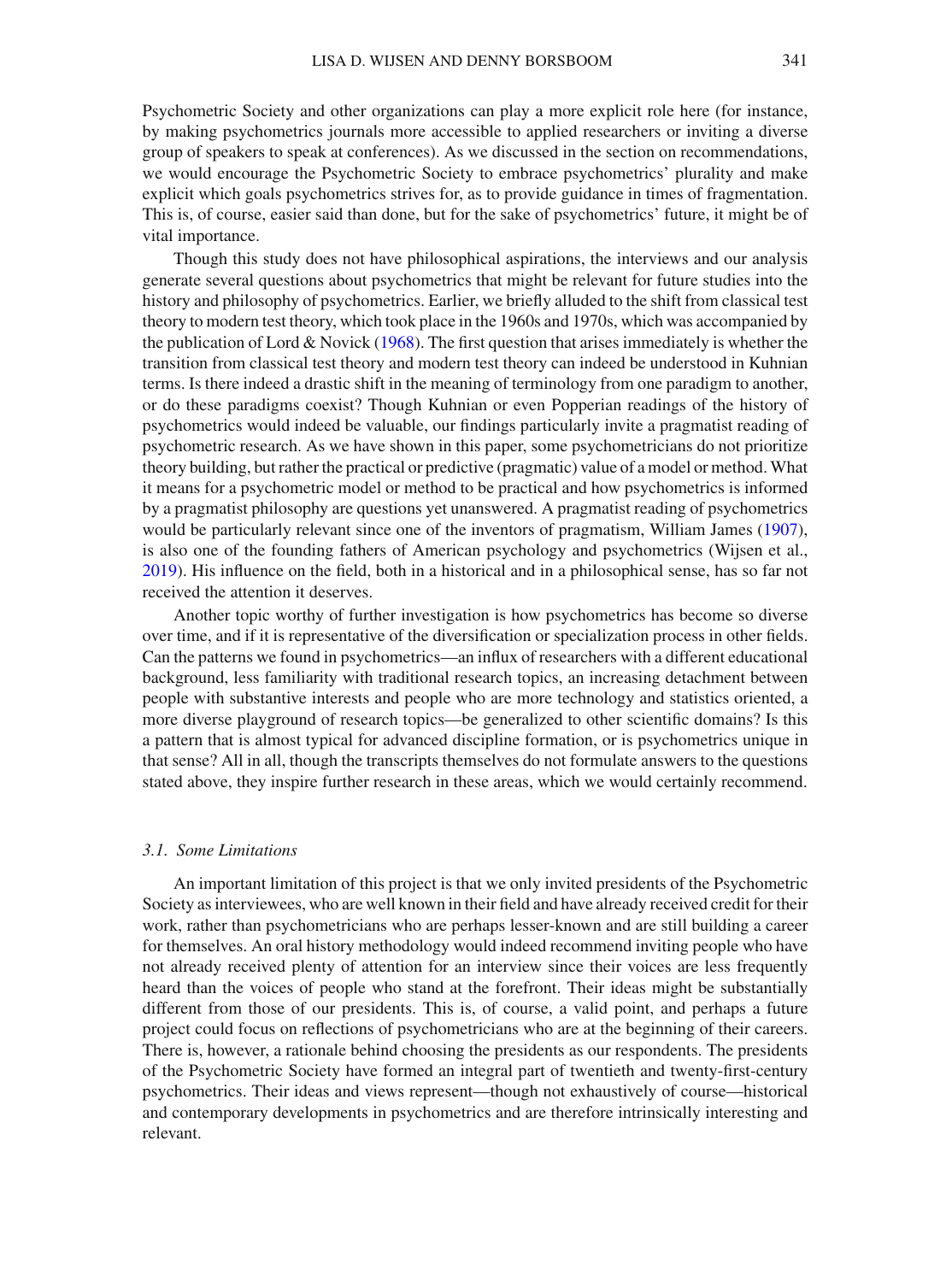A second limitation concerns the possibility that the interviewees did not want to be too explicit about certain topics, knowing the interview was to be videotaped and used for research. For the sake of avoiding unpleasantries, they may have avoided voicing unpopular opinions or pointing fingers. However, even if this was the case, we find plenty of explicit ideas and visions in the transcripts, giving us reason to believe that the presidents were more than willing to share their ideas about and memories of doing psychometric research.

Retrospectively, we find some questions and topics are left unaddressed or received too little attention in the interviews. Most notably, we find that the interviews lacked focus on the historical adverse effects of psychometrics on scientific research and society. Though briefly addressed in Sect. [2.2,](#page-6-0) we find that this highly relevant topic is deserving of a more thorough and critical investigation, and we recommend taking this up in further studies.

#### Acknowledgments

We want to thank Bengt Muthén, Bill Stout, Brian Junker, David Thissen, Hua-Hua Chang, Ivo Molenaar, Jacqueline Meulman, James Ramsey, Jan de Leeuw, Jos ten Berge, Klaas Sijtsma, Lawrence Hubert, Paul De Boeck, Paul Holland, Peter Bentler, Robert Mislevy, Susan Embretson, Ulf Böckenholt, Willem Heiser, and Wim van der Linden for participating in this project.

**Open Access** This article is licensed under a Creative Commons Attribution 4.0 International License, which permits use, sharing, adaptation, distribution and reproduction in any medium or format, as long as you give appropriate credit to the original author(s) and the source, provide a link to the Creative Commons licence, and indicate if changes were made. The images or other third party material in this article are included in the article's Creative Commons licence, unless indicated otherwise in a credit line to the material. If material is not included in the article's Creative Commons licence and your intended use is not permitted by statutory regulation or exceeds the permitted use, you will need to obtain permission directly from the copyright holder. To view a copy of this licence, visit [http://creativecommons.org/licenses/by/4.0/.](http://creativecommons.org/licenses/by/4.0/)

**Publisher's Note** Springer Nature remains neutral with regard to jurisdictional claims in published maps and institutional affiliations.

#### References

- <span id="page-16-1"></span>Baer, M. A., Jewell, M., & Sigelman, L. (Eds.). (1991). *Political science in America: Oral histories of a discipline*. University Press of Kentucky.
- <span id="page-16-3"></span>Wright, C., & Ville, S. (2017). The evolution of an intellectual community through the words of its founders: Recollections of Australia's economic history field. *Australian Economic History Review*, *57*, 345–367.
- <span id="page-16-0"></span>Borsboom, D. (2006). The attack of the psychometricians. *Psychometrika*, *71*, 425–440.
- <span id="page-16-5"></span>Chitty, C. (2007). *Eugenics, race, and intelligence in education*. Continuum.
- <span id="page-16-11"></span>Cronbach, L. J. (1951). Coefficient alpha and the internal structure of tests. *Psychometrika*, *16*, 297–334.
- <span id="page-16-9"></span>Cronbach, L. J., Gleser, G., Nanda, H., & Rajaratnam, N. (1972). *The dependability of behavioral measurements: Theory of generalizability for scores and profiles*. Wiley.
- <span id="page-16-10"></span>Doel, R. E. (2003). Oral history of American science: A forty-year review. *History of Science*, *41*, 349–378.
- <span id="page-16-2"></span>Dorans, N. J. (2011). Holland's advice for the fourth generation of test theory: Blood tests can be contests. In N. J. Dorans & S. Sinharay (Eds.), *Looking back: Proceedings of a conference in honor of Paul W. Holland* (pp. 259–272). Springer.
- <span id="page-16-7"></span>Groenen, P. J., & Van der Ark, A. J. (2006). Visions of 70 years of psychometrics: The past, present, and future. *Statistica Neerlandica*, *60*, 135–144.
- <span id="page-16-4"></span>Heiser, W., Hubert, L., Kiers, H., Köhn, F.-F., Lewis, C., Meulman, J., et al. (2016). Commentaries on the ten most highly cited Psychometrika articles from 1936 to the present. *Psychometrika*, *81*, 1177–1211.
- <span id="page-16-8"></span>Herrnstein, R. J., & Murray, C. (1994). *The bell curve: Intelligence and class structure in American life*. Free Press.
- <span id="page-16-13"></span>Inquirium, L. L. C. (2013). *Inqscribe: Digital media transcription software.* Retrieved August 30th, 2016, from [http://](http://www.inqscribe.com/) [www.inqscribe.com/.](http://www.inqscribe.com/)
- <span id="page-16-6"></span>Jackson, J. P., & Weidman, N. M. (2004). *Race, racism, and science: Social impact and interaction*. ABC-CLIO.
- <span id="page-16-12"></span>James, W. (1907). *Pragmatism: A new name for some old ways of thinking*. Harvard University Press.
- <span id="page-16-14"></span>Jones, L. V., & Thissen, D. (2007). A history and overview of psychometrics. In C. R. Rao & S. Sinharay (Eds.), *Handbook of statistics: Psychometrics* (Vol. 26, pp. 1–27). Elsevier.